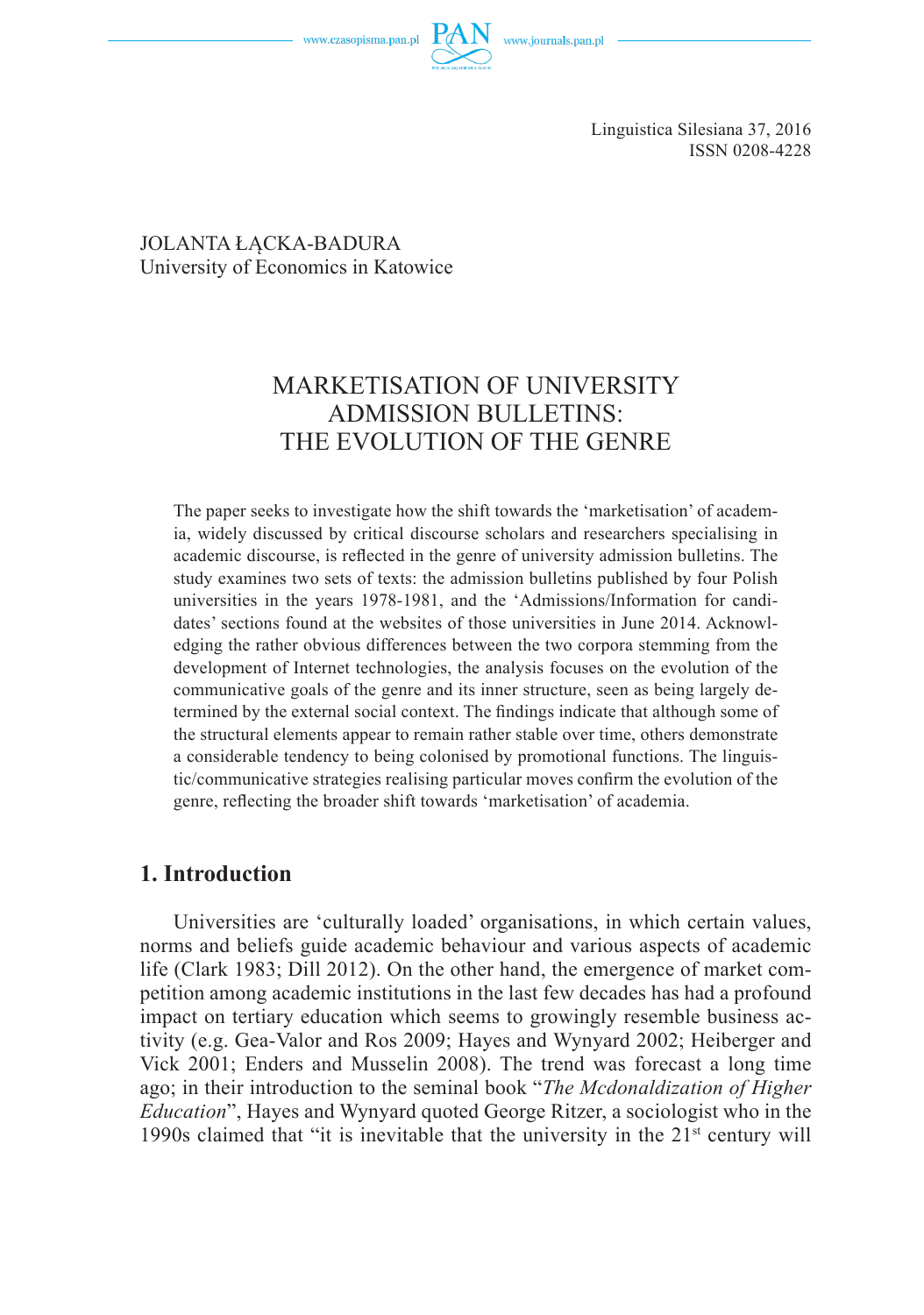

borrow from many sectors of the society, including the shopping mall and the fast-food restaurant" (2002: 1).

In line with the above, there are voices among both academic career advisors and scholars that speak of 'marketisation' of higher education (Heiberger and Vick 2001), as well as 'marketisation' and 'commodification' of university discourse (Fairclough 1995). Fairclough observes that "[i]nstitutions of higher education come increasingly to operate (under government pressure) as if they were ordinary businesses competing to sell their products to consumers" (ibid.: 141). Enders and Musselin, analysing recent trends and future projections for higher education in the  $21<sup>st</sup>$  century, claim that boundaries between academia and "other sectors and stakeholders in society" are growingly blurred; "the introduction of staff management techniques in universities (…) has been expanded and led some authors to conclude that academics are becoming 'managed professionals'" (2008: 133). With faculty members being perceived as 'managed professionals', students come to be seen as 'clients', and universities resort more frequently than ever to methods and techniques traditionally associated with business organisations.

Without aspiring to evaluate the above mentioned trends, the present study seeks to investigate how the shift towards the 'marketisation' of academia is reflected in university admission bulletins aimed at prospective students in Poland. Acknowledging the rather obvious evolution of communication/promotional techniques resulting from the development of Internet technologies, the study foregrounds the *textual* layer of information and persuasion identified in two sets of texts: the admission bulletins published by four Polish universities in the years 1978-1981, and the 'Admissions/Information for candidates' sections (and/or the online admission bulletins) found at the websites of those universities in June 2014.

The analysis examines the evolution of the communicative goals of the genre and its inner structure, seen as being largely determined by the external social context. Further on, it focuses on the linguistic/communicative strategies realising the goals performed by particular structural elements (or *moves*). Finally, largely overlapping with the above, it investigates the signals of continuity and change in the (broadly understood) academic culture and values projected in the genre.

### **2. Dynamic nature of genres**

The simplest definitions of *genre* see the latter as a particular text or discourse type (Caballero 2008; van Dijk 1997; Paltridge 2006; Wang 2009). Many genre scholars take a broader view and treat genres as communicative events with a set of communicative purposes recognised and shared by people establishing a particular discourse community (Bhatia 1993; Catenaccio 2008; Swales 1990, 2004). Others perceive genres as "frames for social action",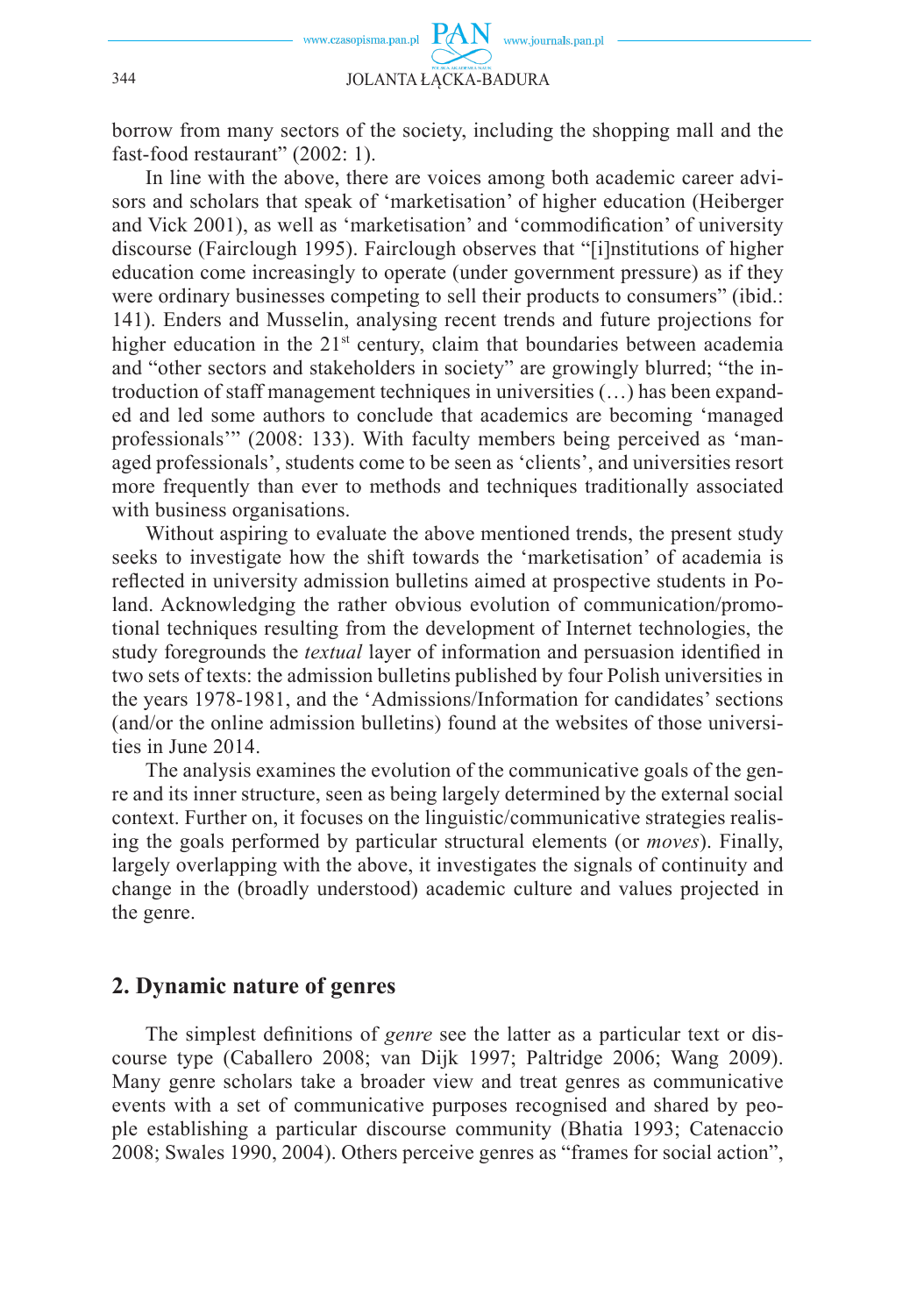"environments for learning", "locations within which meaning is constructed"  $(Bazerman 1997: 19)$ , or typified social actions undertaken in response to recurrent rhetorical situations (Bargiela-Chiappini & Nickerson 1999; Berkenkotter & Huckin 1995; Bhatia 1993; Miller 1984; Swales 1990; Yates & Orlikowski 1992). Drawing on Swales' (1990) approach, Renkema defines genres as "communicative vehicles for achieving purposes"; those purposes are "shared by and recognisable to the participants in the communicative event" (2004: 74). The *communicative purpose* or *functionality* is thus regarded by many researchers as the principal criterion for classifying a collection of communicative events as genre (Askehave and Nielsen 2005; Bhatia 1993, 1997, 2004, 2007; Caballero 2008; Dudley-Evans and St John 1998; Nunan 1993; Wilkoń 2005, among others).

Genres do not necessarily ensure that a typified, communicative act effectively be carried out, but provide the potential for doing so (Bazerman 1997). They offer conventionalised and recognisable patterns of responses to recurrent situations, organising the conditions and modalities of peoples' interactions with one another, reflecting the disciplinary and organisational cultures and values of particular discourse communities; genres are thus historically, culturally, and – above all – socially situated. Devitt offers the following summary of the social situatedness of genres and the mutual interdependence on genres and social situations:

People construct genre through situation and situation through genre; their relationship is reciprocal and dynamic. If genre responds to recurring situation, then a particular text's reflection of genre reflects the genre's situation. Thus the act of construing the genre – of classifying a text as similar to other texts – is also the act of construing the situation.

#### (2004: 21)

Importantly for the present study, there is an apparent contradiction within the very concept of *genre*. Being – by definition – associated with recurring rhetorical contexts, and thus with relatively stable, standardised and conventionalised purposes, forms and features, genres are not static. They continually change, develop and evolve, being modified or manipulated in response to changing situations, needs and perceptions. As Berkenkotter and Huckin observe, "genres are inherently dynamic rhetorical structures that can be manipulated according to conditions of use, (…)"; they have always been "sites of contention between stability and change" (1995: 6). The *dynamic* and *fluid* nature of genres is emphasised by many scholars (see e.g. Bazerman 2004; Bhatia 1997, 2002, 2004; Caballero 2008; Devitt 2004; Gajda 2008; Flowerdew and Wan 2010; Halmari and Virtanen 2005; Orlikowski and Yates 1994, among others).

Bhatia (2004) explains the two seemingly contradictory features of genre theory, namely the "[e]mphasis on conventions and propensity for innovation" (2004: 24). The former feature tends to view genre as a rhetorically situated and highly institutionalised textual activity, whereas the latter assigns genre a natu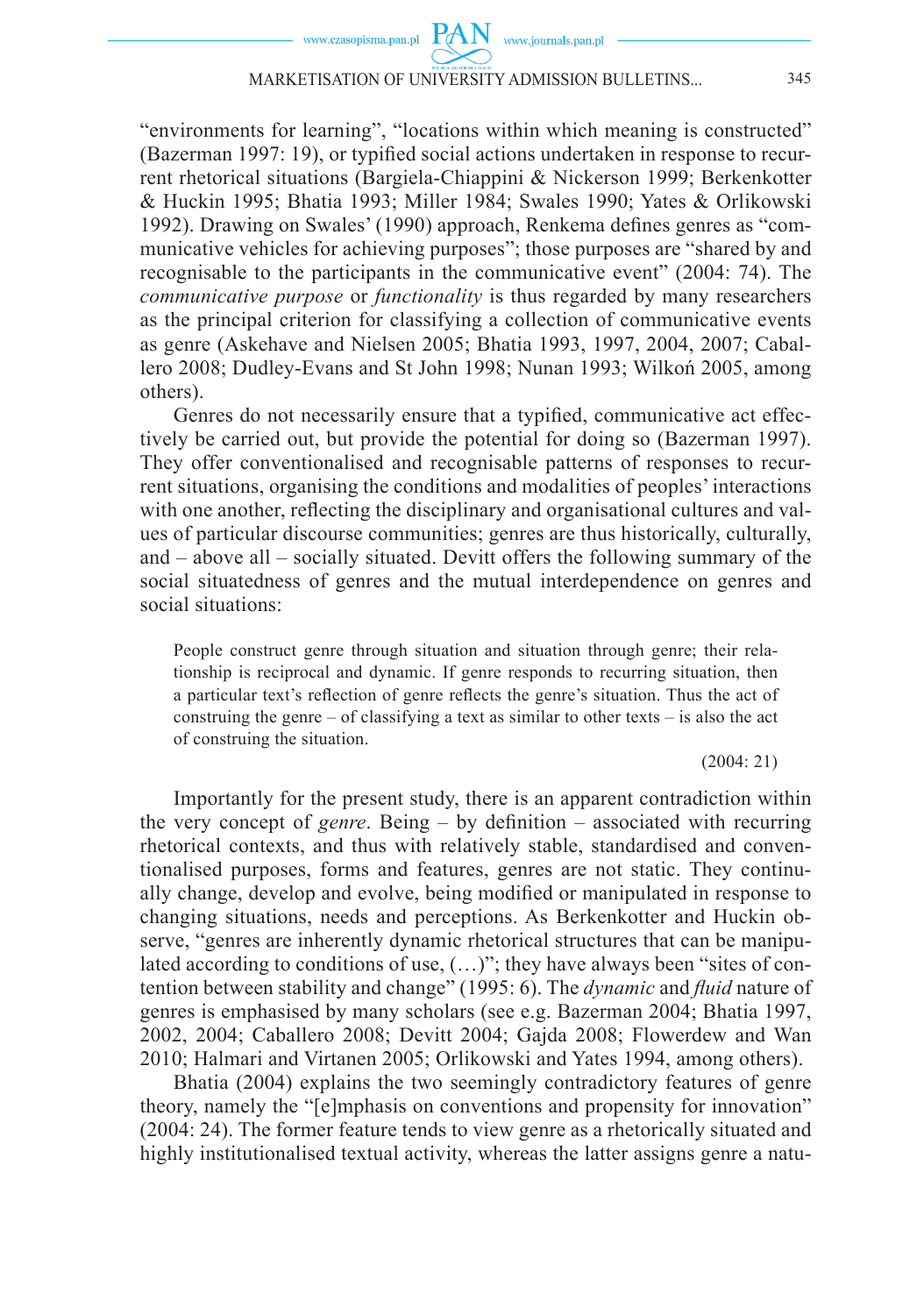ral propensity for change and development; the expert members of a discourse community often exploit the latter feature to create new forms in response to novel rhetorical contexts, or with a view to conveying private intentions without abandoning the socially recognised set of communicative purposes. People's responses to evolving socio-rhetorical contexts and situations may be shaped by changing socio-cognitive needs, encouraging discourse participants to bend the conventions and innovate on the form.

Institutionalised generic resources are often manipulated with a view to achieving persuasive and promotional goals. Even genres that have traditionally been perceived as informative are increasingly colonised by promotional functions (Bhatia 2005; Fairclough 1995; Koester 2010, among others). *Colonisation* is a process involving

invasion of the integrity of one genre by another genre or genre convention, often leading to the creation of a hybrid form, which eventually shares some of its genre characteristics with the one that influenced it in the first place.

(Bhatia 2004: 58)

The process reflects broader social and discursive changes taking place in various domains, including higher education; Fairclough subsumes the changes under the term *commodification*, defined as

the process whereby social domains and institutions, whose concern is not producing commodities in the narrower economic sense of goods for sale, come nevertheless to be organised and conceptualised in terms of commodity production, distribution and consumption. (...) In terms of orders of discourse, we can conceive of commodification as the colonisation of institutionalised orders of discourse, and more broadly of the societal order of discourse, by discourse types associated with commodity production.

(Fairclough 1992: 207)

Fairclough (1993) discusses instances of academic course descriptions and job advertisements becoming increasingly promotional. In a similar vein, Bhatia (2004, 2005) observes that many traditionally informative genres, including academic, corporate, political, journalistic and many of the reporting genres, are growingly being influenced and/or invaded by promotional concerns. Consequently, they appropriate features typically encountered within the colony (or family) of promotional discourse types. Broadly understood *marketing* constitutes their most distinctive communicative goal: the shared, overlapping purpose is to *promote* a product or service to a potential customer, or '*sell*' commodities, ideas, brands, organisations and institutions (Bhatia 2004; Fairclough 2003). Promotional genres are inherently *persuasive*, in the sense that they involve influencing or inducing the addressees to willingly and knowingly do something, change their beliefs and, as a consequence, the way they behave (cf. Halmari and Virtanen 2005; Mortensen 2008; Mulholland 1994; Simons 2001; Tokarz 2006); put differently,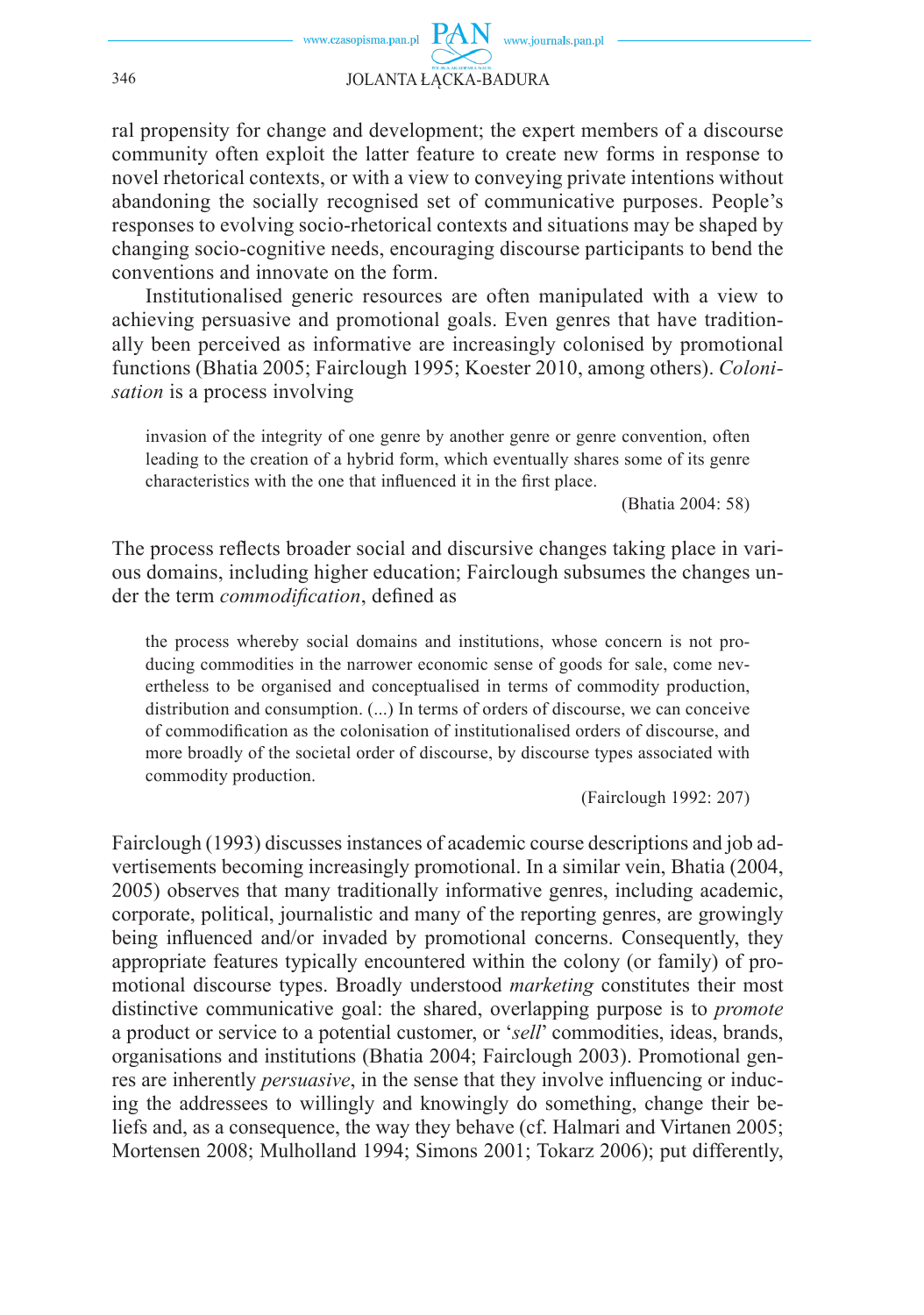the addressers aim to "elicit a specific response" from the addressees (Bhatia 1993: 45). Along with sharing overlapping communicative purposes, promotional genres are also similar in terms of the use of lexico-grammatical and discoursal resources (e.g. Bhatia 2004; Catenaccio 2008).

In recent decades, many traditionally stable genres have been transformed by the medium of the Internet. Although the online versions of some genres have remained actually the same as their print counterparts (e.g. many of the academic papers accessible online), others show "diverse degrees of digitalisation and/or novelty", exhibiting a "mixture of conventional and new – digital – traits", or becoming unique to the online medium (Caballero 2008: 21). Thus, while some genres have adapted to the new medium, others emerged as specifically web-based types of discourse (see also Orlikowski and Yates 1994; Warnick 2007). Consumption of online digital hyperlinked texts differs from reading or listening to other mediated textual forms in several dimensions, of which the most significant seems to be the fact that works in print are generally written to be read continuously and in sequence, whereas the hypertext enables nonlinear and non-sequential reading (e.g. Askehave and Nielsen 2005; Warnick 2007). In many environments, writing is no longer unquestionably the dominant mode of communication, having been overtaken by the image. This can easily be observed in online persuasive texts where persuasion is not only constituted of words, but also of pictures, symbols, and other forms of non-verbal communication. Consequently, genre scholars often recommend treating online texts as interactive media which should best be read and analysed in the "navigating", rather than "reading", mode (Askehave and Nielsen 2005: 3-4). Taking a *multimodal* approach to the analysis allows to account for the non-verbal dimensions of discourse and investigate its visual and sound aspects which vastly contribute to, or dominate, the production and reception of texts (e.g. Iedema 2003; van Dijk 1997; van Leeuwen 2008; van Leeuwen & Kress 2011; Renkema 2004).

#### **3. Material and methods**

The corpus analysed for the purposes of the study comprises two sets of texts. The first sub-corpus (further on referred to as the 'old' sub-corpus) consists of the admission bulletins published in the years 1978-1981 by four Polish universities: the University of Gdańsk (UG), the Nicolaus Copernicus University (Toruń – UMK), the University of Silesia (Katowice – UŚ), and the University of Wrocław – UWr);<sup>1</sup> the other one (further on referred to as the 'new' sub-corpus) includes texts extracted from the 'Admissions/Information for can-

<sup>&</sup>lt;sup>1</sup> The 'old' sub-corpus of university admission bulletins includes the following:

UG University of Gdańsk (1979)

*Uniwersytet Gdański : informator*. Gdańsk: UG. 1979.

UMK Nicolaus Copernicus University (Toruń) (1978)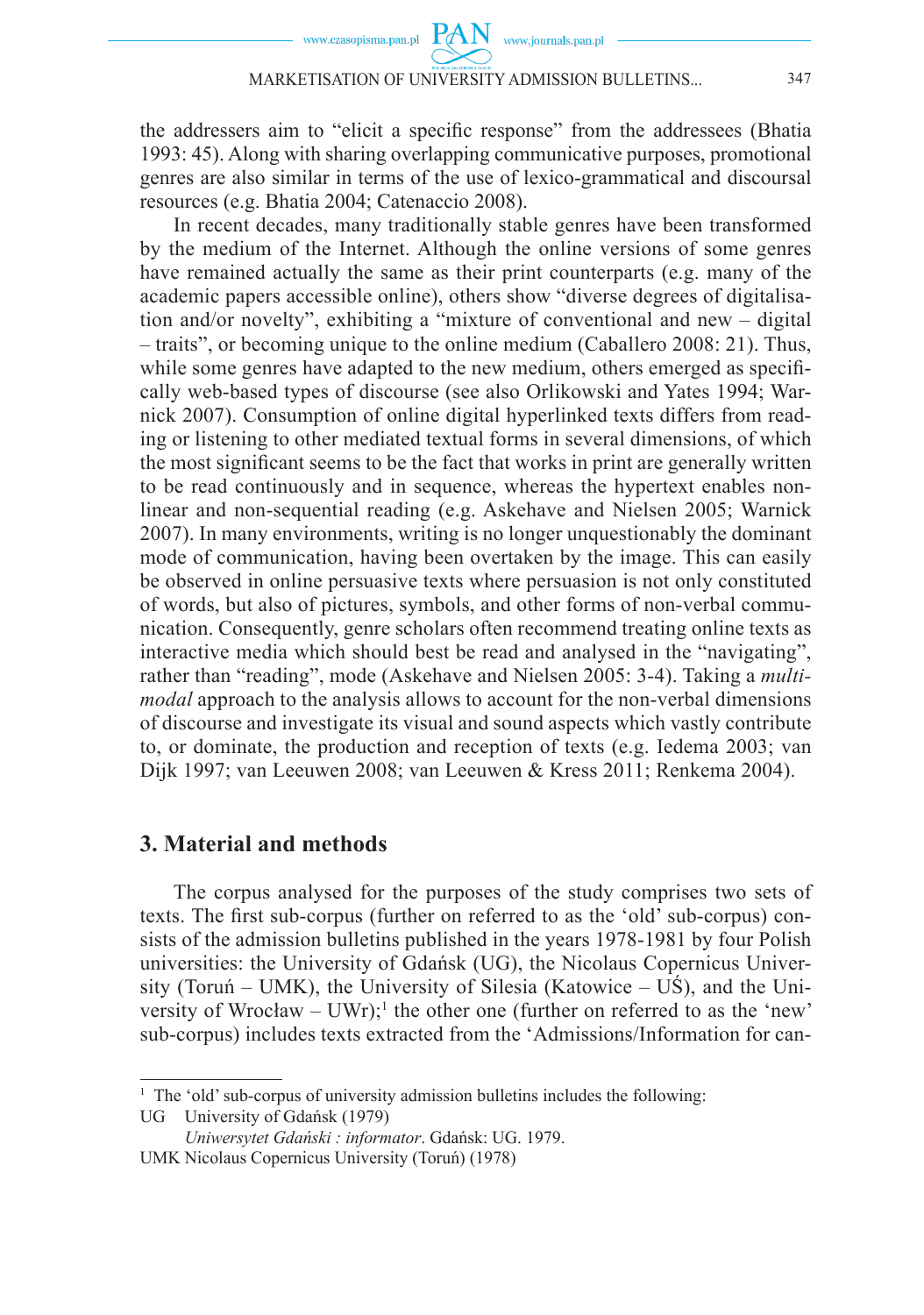didates' sections (and/or the online admission bulletins) found at the websites of the same universities in June 2014. More specifically, the analysis covers the 'General Information' sections of both sub-corpora, targeted at all potential candidates, and the sections directed at candidates wishing to be enrolled in foreign languages programmes.

As mentioned earlier, the analysis foregrounds the *textual* layer of information and persuasion found in the corpus. Although it has been indicated in section 2 that a *multi-modal* approach is advisable when investigating web-based discourse (the 'new' sub-corpus in the present study), a decision has been made to choose the "reading mode" of analysis, rather than the proper multi-modal examination, stemming from the fact that the evolution of communication/promotional techniques used in university admission bulletins, resulting from the development of Internet technologies, seems rather obvious. Merely a quick look at the 'old' and 'new' bulletins is sufficient to notice a tremendous shift in the modes of meaning representation and a considerable growth in the visual attractiveness of the  $-$  broadly understood  $-$  texts; this in turn reflects the importance attached to the attractiveness of the message seen as a vehicle for projecting the attractiveness of the communicator and their offer. Also, the "navigating mode" enabled by hypertext technologies increases the functionality of the texts, allowing the reader to navigate the online resources and actively construct the reading path, gaining easy access to a multitude of information related to the offer. It thus seems less obvious, and – in consequence – more worthwhile, to investigate how the shift towards promotionalisation of university admission bulletins is reflected in the very text of the 'old' and 'new' bulletins.

The analysis compares, in the first instance, the communicative goal(s) of the texts constituting both sub-corpora as reflected in their rhetorical structure, with a view to examining which structural elements, i.e. *moves* and *steps* (sensu Bhatia 1993, 2004; Swales 1990, 2004), appear solely in one of the two sub-corpra, and which seem to remain rather stable over time. The so-called move-step approach has become well-established in linguistic research in the last three decades, being widely adopted for investigations of structural/rhetorical patterns in professional and business genres (Bargiela-Chiappini et al. 2007; Bhatia 2004, 2005; Biber et al. 2007; Paltridge 2013, among others). This analytical

*Uniwersytet Mikołaja Kopernika w Toruniu: informator*. Jacek Staszewski (ed.). Toruń: UMK. 1978.

UŚ University of Silesia (Katowice) (1981) *Informator dla kandydatów na studia dzienne w Uniwersytecie Śląskim*. Katowice: Uniwersytet Śląski. 1981.

UWr University of Wrocław (1981) *Uniwersytet Wrocławski im. Bolesława Bieruta: informator*. K. Fiedor, H. Pyka et al. (eds). Wrocław: Uniwersytet Wrocławski. 1981.

The same abbreviations (UG, UMK, UŚ, UWr) are used throughout the text to mark the four universities.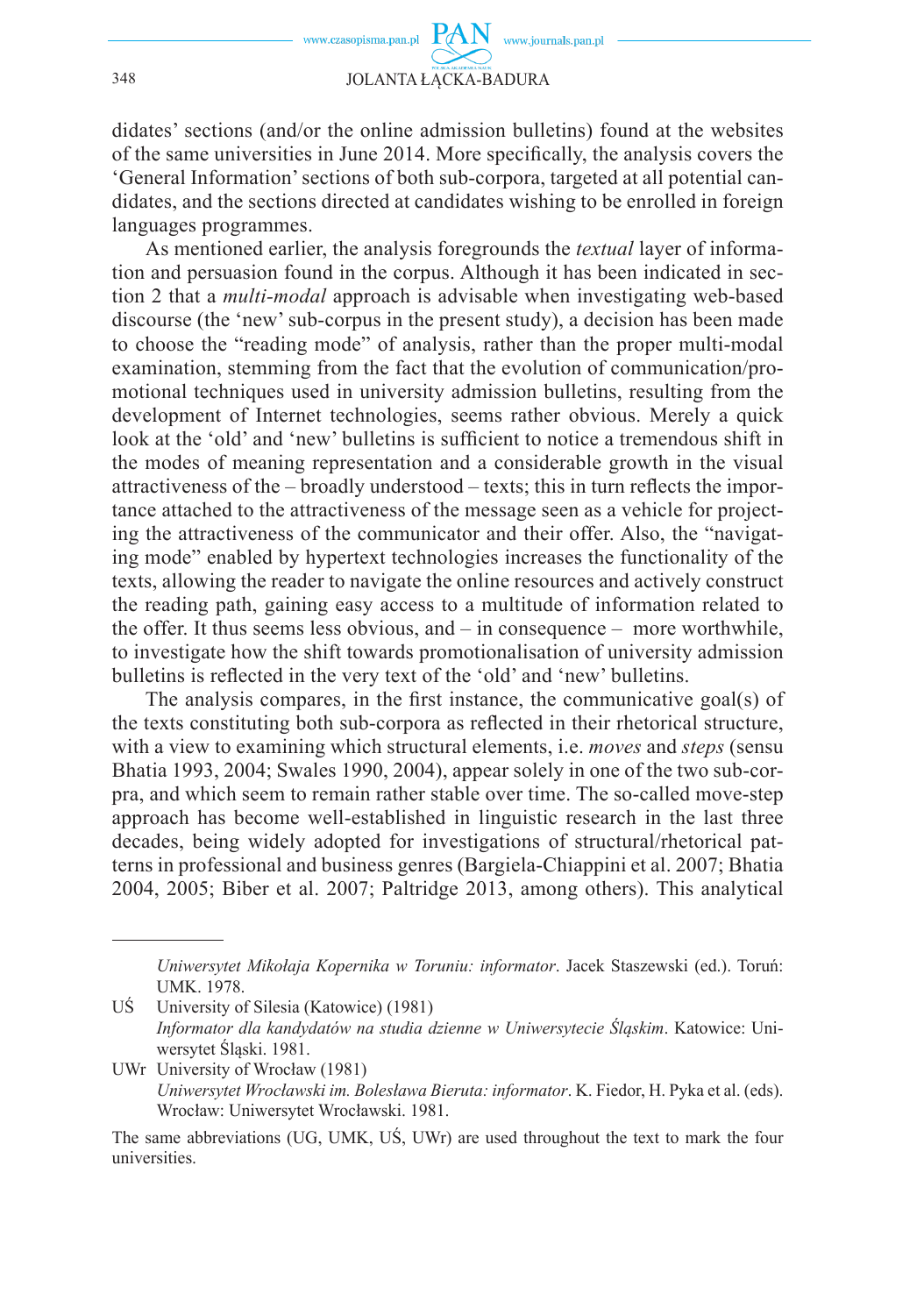paradigm is based on a top-down approach to analysing the discourse structure of texts viewed as sequences of 'rhetorical moves', where each move represents "a discoursal or rhetorical unit that performs a coherent communicative function in a written or spoken discourse" (Swales 2004: 228). Moves have their own purposes, contributing to the overall communicative goal(s) of the genre. They may contain multiple components that together, or in some combination, realise the move. Swales (1990) refers to these smaller elements as *steps*, whose primary function is to achieve the purpose of the *move* to which they belong.

The second stage of the analysis involves a more detailed investigation of the linguistic/communicative strategies realising particular moves identified in both sub-corpora, aiming to determine whether, and to what degree, they have evolved to serve promotional (rather than informative) purposes. As indicated in section 2, promotional texts are inherently *persuasive*, i.e. they involve influencing or inducing the addressees to willingly and knowingly do something, change their beliefs and the decisions they make; broadly understood *marketing* constitutes the most distinctive communicative goal of these texts: their overarching purpose is to *promote* or '*sell*' products, services, ideas, brands, organisations and institutions. Drawing on a vast body of research concerned with the linguistic strategies commonly used in persuasive/promotional discourse, the strategies analysed for the purposes of this paper have been classified into five categories:

- 1) positive self-presentation of the university
- 2) building a common ground/solidarity with the candidates
- 3) enhancing the candidates' status
- 4) offering benefits
- 5) encouraging the candidates to take action as indicated by the communicator (cf. Bralczyk 2004; Cook 2001; Gorman 2007; Lubaś 2006; Mulholland 1994; Mortensen 2008; O'Keefe 1990; Simons 2001; Tokarz 2006; Wolny-Peirs 2005).

Finally, overlapping with the above, the analysis seeks to trace the signals of continuity and change in the academic culture and values projected in the two sub-corpora.

## **4. Results and discussion**

The present section summarises the results of the comparative analysis of the 'old' and 'new' university admission bulletins. It examines the evolution of the rhetorical structure of the genre, followed by a more detailed analysis of the linguistic/communicative strategies used in particular moves, reflecting the shift towards promotionalisation of the genre and a shift in some aspects of the academic culture and values projected in the two sub-corpora.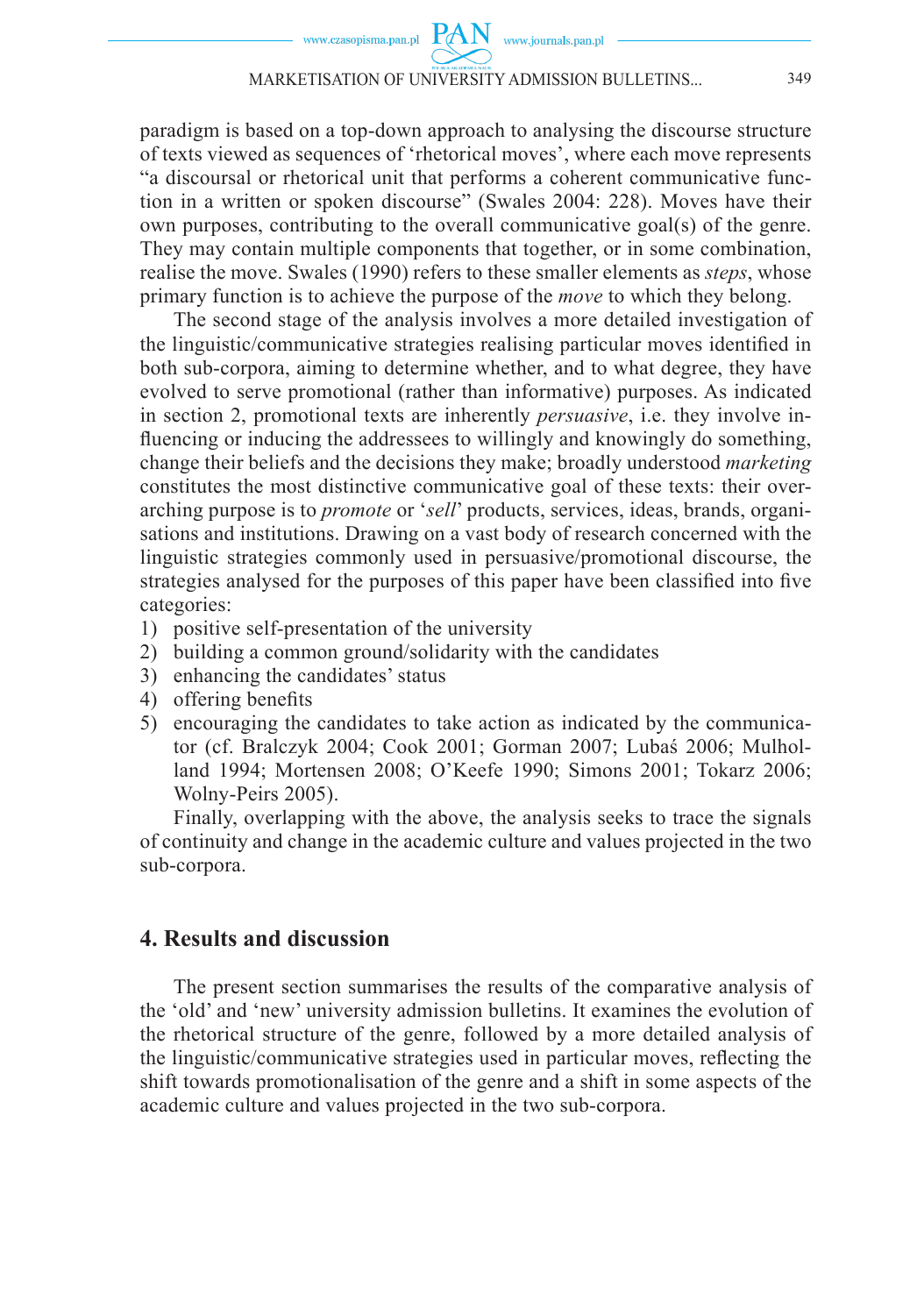

#### **4.1. The rhetorical structure**

Table 1 below shows the moves identified in the analysis of the 'old' and 'new' university admission bulletins.

| <b>MOVES</b> |                         | 'OLD'            | 'NEW'            |  |
|--------------|-------------------------|------------------|------------------|--|
|              | University presentation | UG, UMK, UŚ, UWr | UG, UMK, UŚ, UWr |  |
|              | Programme description   | UG, UMK, UŚ, UWr | UG, UMK, UŚ, UWr |  |
|              | Admission criteria      | UG, UMK, UŚ, UWr | UG, UMK, UŚ, UWr |  |
|              | Application procedure   | UG, UMK, UŚ, UWr | UG, UMK, UŚ, UWr |  |
|              | (Direct) encouragement  |                  | UG, UMK, UŚ, UWr |  |

Table 1. The rhetorical moves identified in the 'old' and 'new' bulletins

As can clearly be seen in Table 1, the rhetorical structure of the genre seems very stable with regard to MOVES 1, 2, 3 and 4: university presentation, programme description, admission criteria and application procedure, respectively, are present in both the 'old' and the 'new' bulletins published by all four universities. MOVE 5, however, (directly) encouraging candidates to choose a particular university and their study offer, is entirely absent in the 'old' sub-corpus, and present in all the bulletins constituting the 'new' subcorpus. As encouraging addressees to take action intended by the communicator is one of the core communicative goals of advertising – the central/prototypical member of the colony of promotional texts (see e.g. Bhatia 2004; Cook 2001), this difference between the two sub-corpora suffices to conclude that there indeed is a shift towards promotionalisation of the bulletins reflected in their textual layer.

A more detailed analysis reveals the steps contributing to the realisation of particular moves. Tables 2-6 summarise the results found for both sub-corpora.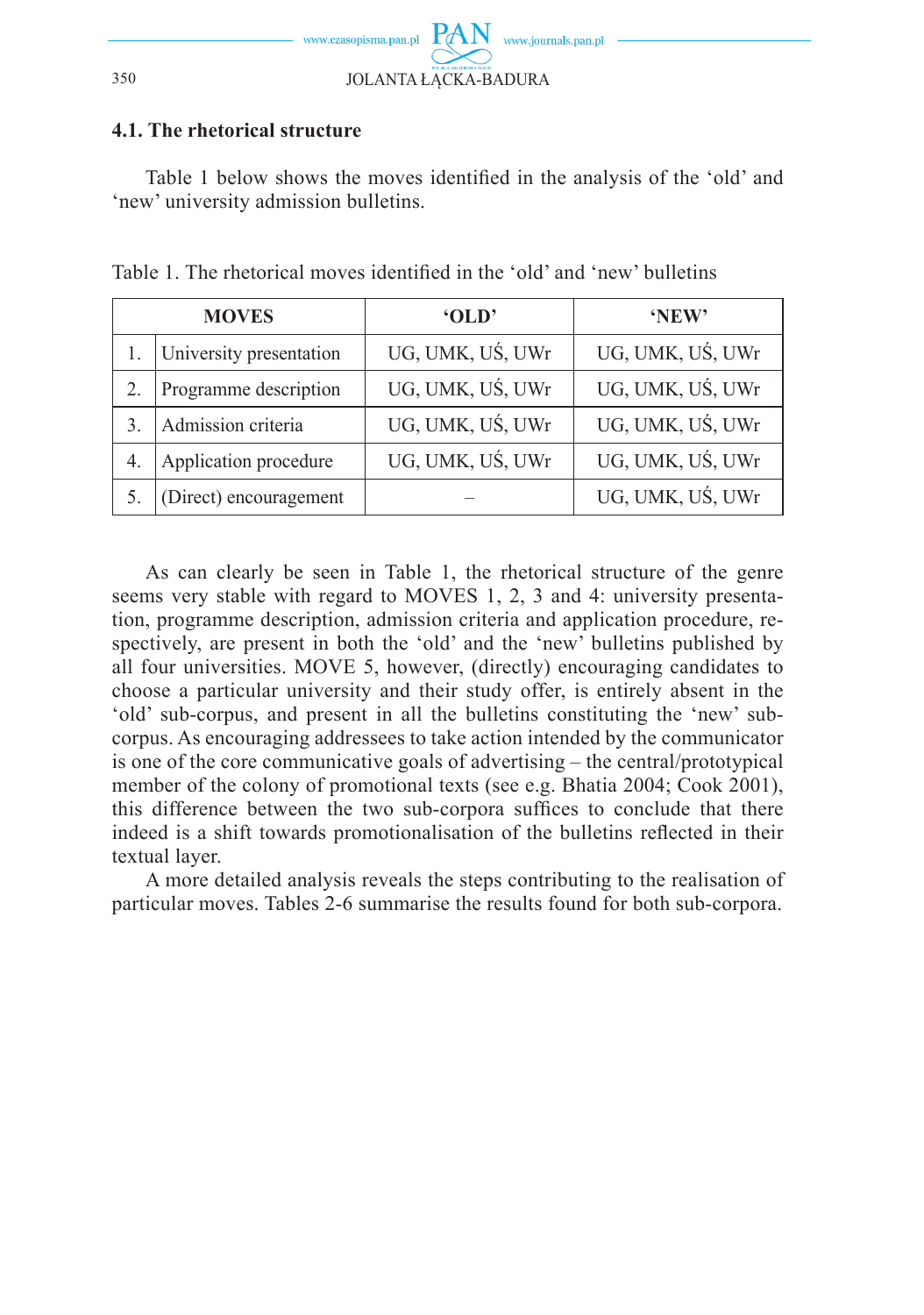

## Table 2. Steps contributing to the realisation of MOVE 1  $-$  university presentation<sup>2</sup>

| <b>MOVE 1</b><br><b>UNIVERSITY PRESENTATION</b> |                                                              | 'OLD       |         | 'NEW'      |          |
|-------------------------------------------------|--------------------------------------------------------------|------------|---------|------------|----------|
| 1.                                              | History/tradition                                            | <b>UG</b>  | $^{+}$  | UWr        | $+$      |
|                                                 |                                                              | <b>UMK</b> | $+++++$ |            |          |
|                                                 |                                                              | UŚ         | $^{+}$  |            |          |
|                                                 |                                                              | UWr        | $+++$   |            |          |
| 2.                                              | Faculty (their academic<br>achievements/quality of teaching) | <b>UG</b>  | $^{+}$  | <b>UG</b>  | $^{+}$   |
|                                                 |                                                              | <b>UMK</b> | $+++$   | <b>UMK</b> | $^{+}$   |
|                                                 |                                                              | UŚ         | $^{+}$  | UŚ         | $^{+++}$ |
|                                                 |                                                              | UWr        | $+++$   | UWr        |          |
| 3.                                              | University rankings/achievements                             | <b>UG</b>  | $++$    | UG         | $++$     |
|                                                 |                                                              | <b>UMK</b> | $^{+}$  | <b>UMK</b> | $+++++$  |
|                                                 |                                                              |            |         | UŚ         | $+++++$  |
|                                                 |                                                              | UWr        | $++$    | UWr        | $+++++$  |
|                                                 | 3a. Famous graduates<br>(incl. celebrities)                  |            |         | $U$ G      | $+++++$  |
|                                                 |                                                              |            |         | UWr        | $^{+++}$ |
| $\overline{4}$ .                                | Facilities/support/student<br>organisations/entertainment    | <b>UG</b>  | $+++$   | <b>UG</b>  | $++$     |
|                                                 |                                                              | <b>UMK</b> | $+++$   | <b>UMK</b> | $+++++$  |
|                                                 |                                                              | UŚ         | $++$    | UŚ         | $+++++$  |
|                                                 |                                                              | UWr        | $++$    | UWr        | $+++++$  |

<sup>&</sup>lt;sup>2</sup> The presence or absence of particular steps found in the two sub-corpora is shown as being a matter of degree, ranging from absence, through weak, to very strong presence  $(*\cdot$ '/' $++\cdot$ '/'  $++++2++++++2$ ).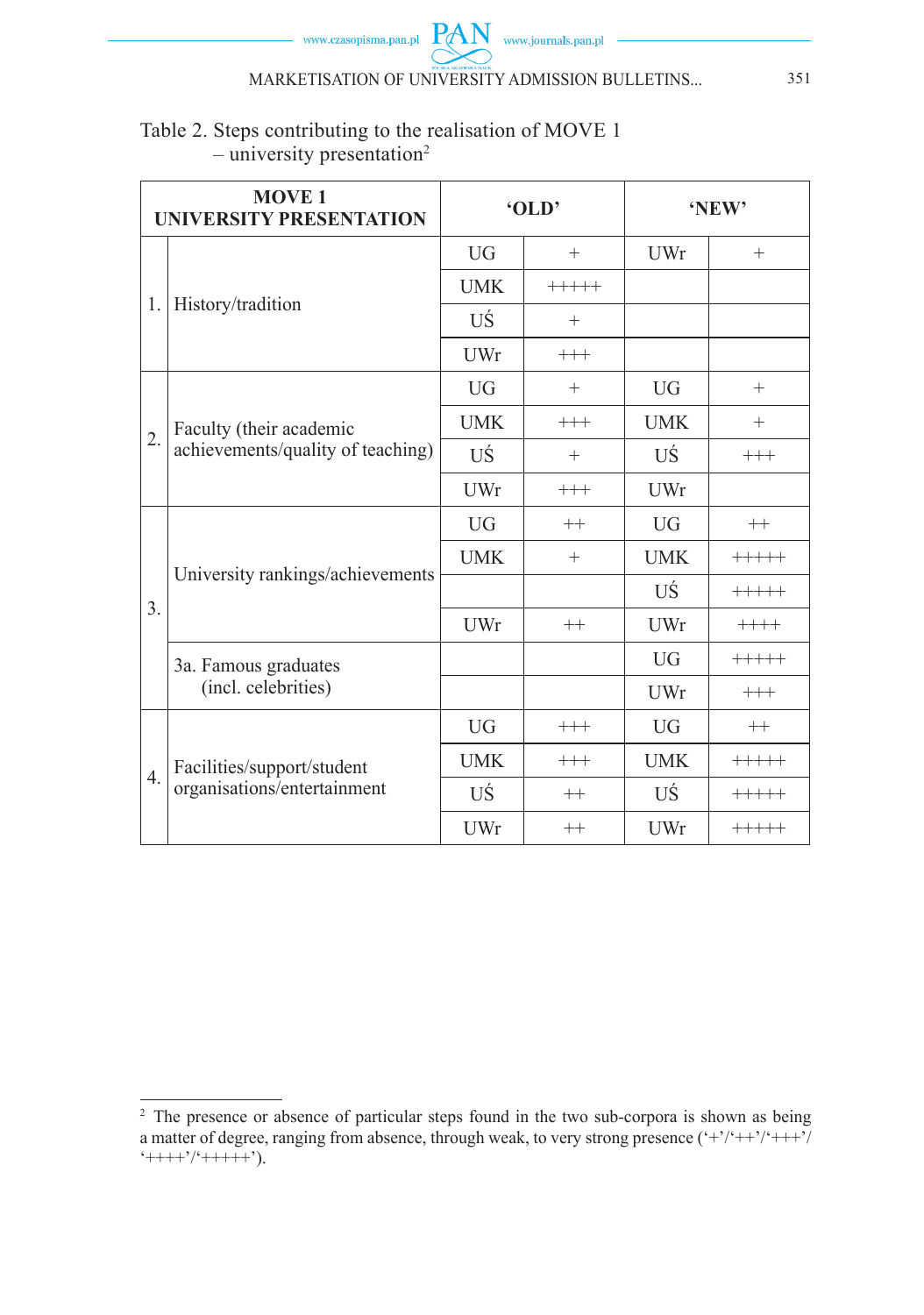

## Table 3. Steps contributing to the realisation of MOVE 2 – programme description

| <b>MOVE 2</b><br>PROGRAMME DESCRIPTION |                              | 'OLD'        | 'NEW'                               |  |
|----------------------------------------|------------------------------|--------------|-------------------------------------|--|
|                                        | Courses/specialisations      |              | UG, UMK, UŚ, UWr   UG, UMK, UŚ, UWr |  |
|                                        | Programme strengths/benefits |              | UG, UMK, UŚ, UWr   UG, UMK, UŚ, UWr |  |
|                                        | Job prospects                | UG, UMK, UWr | UG, UMK, UŚ, UWr                    |  |

Table 4. Steps contributing to the realisation of MOVE 3 – admission criteria

| <b>MOVE 3</b><br><b>ADMISSION CRITERIA</b>                   | 'OLD' | 'NEW'            |
|--------------------------------------------------------------|-------|------------------|
| Admission limits/thresholds                                  | US    | UG, UMK, UŚ, UWr |
| References/links<br>to the regulations of MNSW <sup>a)</sup> | HS    | UG, UMK, UŚ, UWr |
| (Sample) exam questions                                      |       |                  |

a) The Ministry of Science and Higher Education.

## Table 5. Steps contributing to the realisation of MOVE 4 – application procedure

| <b>MOVE 4</b><br><b>APPLICATION PROCEDURE</b> |                    | 'OLD'       | 'NEW'            |
|-----------------------------------------------|--------------------|-------------|------------------|
|                                               | Documents required | US          | UG, UMK, UŚ, UWr |
|                                               | Fees               | US          | UG, UMK, UŚ, UWr |
|                                               | Dates/deadlines    | US          | UG, UMK, UŚ, UWr |
|                                               | Contact details    | UG, UŚ, UWr | UG, UMK, UŚ, UWr |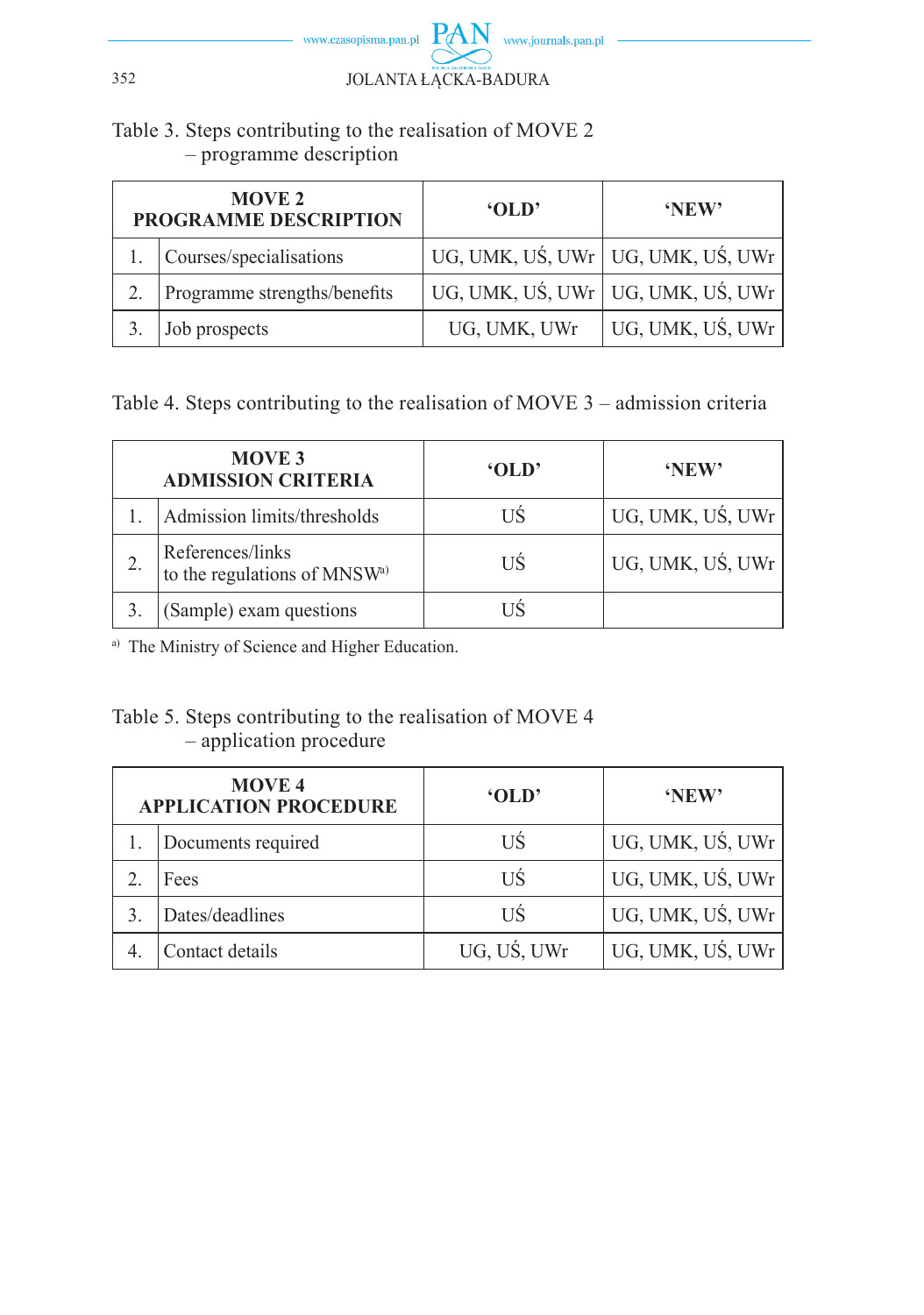

### Table 6. Steps contributing to the realisation of MOVE 5 – (direct) encouragement

| <b>MOVE 5</b><br>(DIRECT) ENCOURAGEMENT |                                              | 'OLD' | 'NEW'            |
|-----------------------------------------|----------------------------------------------|-------|------------------|
| 1.                                      | Addressing candidates directly               |       | UG, UMK, UŚ, UWr |
| 2.                                      | Welcoming/inviting                           |       | UG, UMK, UŚ      |
| 3.                                      | Giving advice/guidance                       |       | UŚ, UWr          |
| $\overline{4}$ .                        | Wishing candidates success/<br>satisfaction  |       | UG, UWr          |
| 5.                                      | Emotional encouragement/<br>pressure tactics |       | UG, UMK, UWr     |
| 6.                                      | Slogans                                      |       | UMK, UŚ, UWr     |
|                                         | 'Sales promotion' (competition/<br>lottery)  |       | UMK              |

The above analysis demonstrates that all the three steps realising MOVE 2 (programme description) are present in nearly all texts in both sub-corpora (Table 3). This is not surprising in view of the fact that the steps provide information about the core 'product' offered by the universities: specific programmes, courses, specialisations and their benefits, including employment possibilities after graduation. Less stability is observed with regard to steps realising MOVES 3 and 4 (admission criteria and application procedure, respectively). As shown in Tables 4 and 5, the 'new' bulletins offer significantly more information related to the admission criteria and application procedure than the 'old' ones. This can be attributed, on the one hand, to the opportunities provided by Internet technologies, allowing to upload large amounts of information and make it easily accessible to the readers, and on the other hand, to the fact that, with increasingly tougher competition for students on the Polish higher education market, and the young generation being used to finding all the information they need online, the universities that do not provide all the necessary details in the Admissions section on their website would probably fail to stand the competition in terms of student recruitment.

Interesting differences have been found in the analysis of steps realising MOVE 1 (university presentation). Table 2 shows that although the four steps identified in MOVE 1 are present in both corpora, the degree of their presence is significantly different. References to the universities' history and traditions are made markedly more frequently in the 'old' corpus, indicating that these aspects presumably used to be valued in the past more than they are today. The 'old'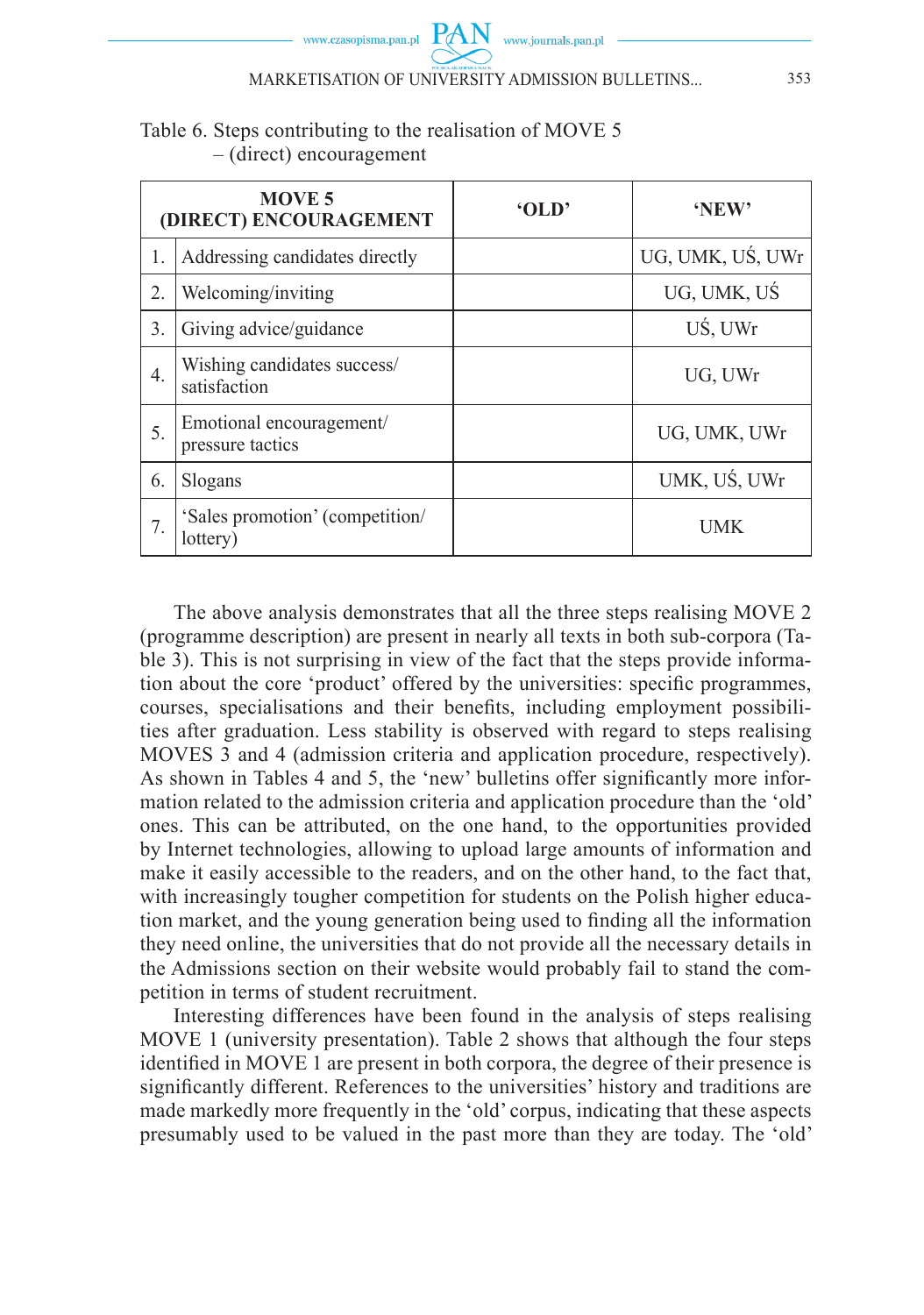

bulletins also include slightly more references to the academic achievements of the university faculty and the high quality of teaching. On the other hand, the universities' achievements and position in the rankings of higher education institutions are more frequently highlighted in the 'new' bulletins, bringing to mind associations with business organisations boasting about their leading market position. Even more interestingly, the achievements include mentions of famous people that have graduated from the universities, not only renown entrepreneurs, scientists and politicians, but also celebrities (e.g. a former Miss World who graduated from the University of Gdańsk). This is suggestive of an evolution of the values which are appreciated by the young generation and, consequently, projected by the institutions wishing to attract candidates. The 'new' bulletins boast about the university facilities, support offered to students, opportunities for entertainment and participation in student organisations only slightly more frequently than the 'old' texts, indicating that the communicators recognise the steady interest on the part of students in this type of benefits.

The most striking dissimilarities have been observed for steps realising MOVE 5, whose communicative goal is to encourage candidates (usually in a direct manner) to submit their applications. As shown in Table 6, four steps (addressing candidates directly, e.g. in the Rector's address, acts of welcoming and inviting, emotional encouragements, sometimes verging on pressure tactics, and slogans resembling those communicated by business organisations) have been found in all or the majority of the 'new' bulletins, with the other three steps (acts of advising and guiding, wishing candidates success and satisfaction, and encouraging them to take part in a competition or lottery as part of the recruitment process) found in one or two bulletins in this sub-corpus. On the other hand, none of the 'old' bulletins makes use of such tactics, a finding which confirms the evolution of the genre, and academia, towards marketisation.

#### **4.2. Persuasive/promotional strategies**

Largely overlapping with the above, this sub-section offers a closer look at the linguistic/communicative strategies used in both sub-corpora to realise the communicative goals of the genre, with particular emphasis on those strategies that contribute (directly or indirectly) to the persuasive/promotional appeal of the texts. As indicated in section 3, the strategies have been classified into five categories: positive self-presentation of the university, building a common ground/solidarity with the candidates, enhancing the candidates' status, offering benefits, and encouraging the candidates to take action.

#### *4.2.1. Positive self-presentation of the university*

The analysis of steps realising MOVE 1 has revealed that references to the universities' history and traditions are made significantly more frequently in the 'old' bulletins. An investigation of the linguistic resources used to communicate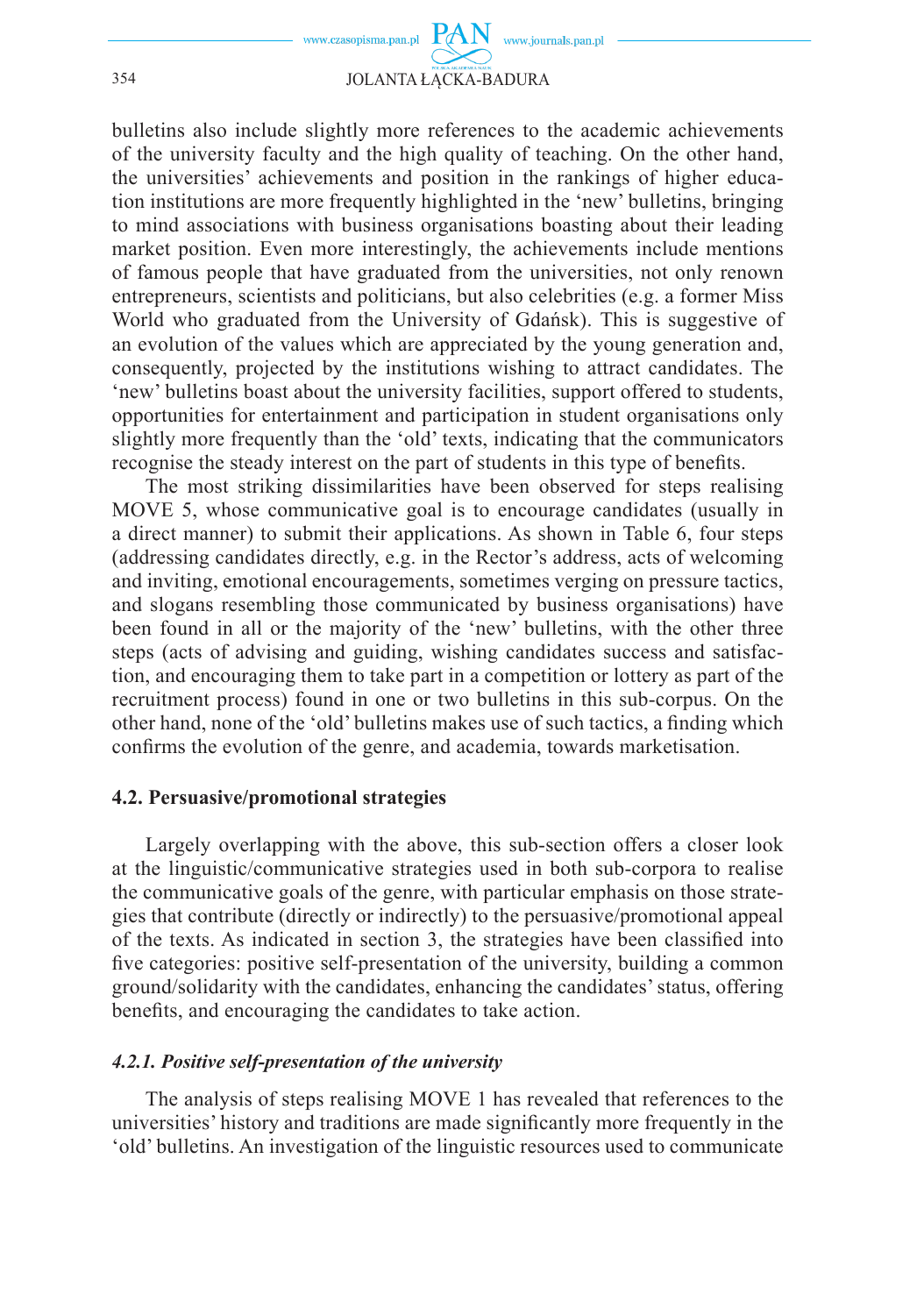those values shows that the 'old' texts tend to use relatively neutral language, and thus the self-praise is realised mostly through the acts of informing. Examples include the following:3

- (1) The University of Gdańsk is currently implementing 50 cooperation agreements with institutions and enterprises … (UG)
- (2) The Institute of Microbilogy, established in 1974, conducts research in three main areas: … (UWr)

More persuasive language is used in this move only in two contexts: when the 'old' bulletins praise academic and scientific achievements of the faculty (with positively loaded nouns and adjectives such as *authority*, *recognised*, *honored* – UMK), and in sections boasting about the universities' contribution to the region, the nation, the country and, characteristically, the socialist system, for instance:

(3) The research profile of the University of Wrocław has been shaped mostly with a view to catering for the needs of the Lower Silesia region and ... (UWr)

By contrast, the 'new' bulletins abound in open acts of self-praise/boasting and rhetorical strategies commonly used in advertising discourse, as shown in the extracts below:

- (4) Why study at … ? (UMK, UWr)
- (5) The University of Wrocław is the only Polish University belonging to the worldwide exchange network ISEP … (UWr)
- (6) The graduates of the University of Gdańsk change the world  $\frac{1}{1}$  (UG)
- (7) The Nicolaus Copernicus University is one of the best Polish universities; our position is confirmed in numerous national and international rankings … (UMK)

As shown in the above examples, the 'new' bulletins resort to a number of rhetorical strategies enhancing the persuasive appeal of the message, including rhetorical questions (4), exclamatory structures (6), superlative forms (*one of the best*), strong quantifiers indicating scarcity or uniqueness (*the only Polish university*), hyperbole (*change the world*). In terms of values, in line with the results presented in the previous sub-section, the focus is on the universities' current status, achievements and attractiveness, rather than history and tradition.

<sup>&</sup>lt;sup>3</sup> All the extracts quoted to exemplify the findings of the present analysis have been translated from Polish into English by the author.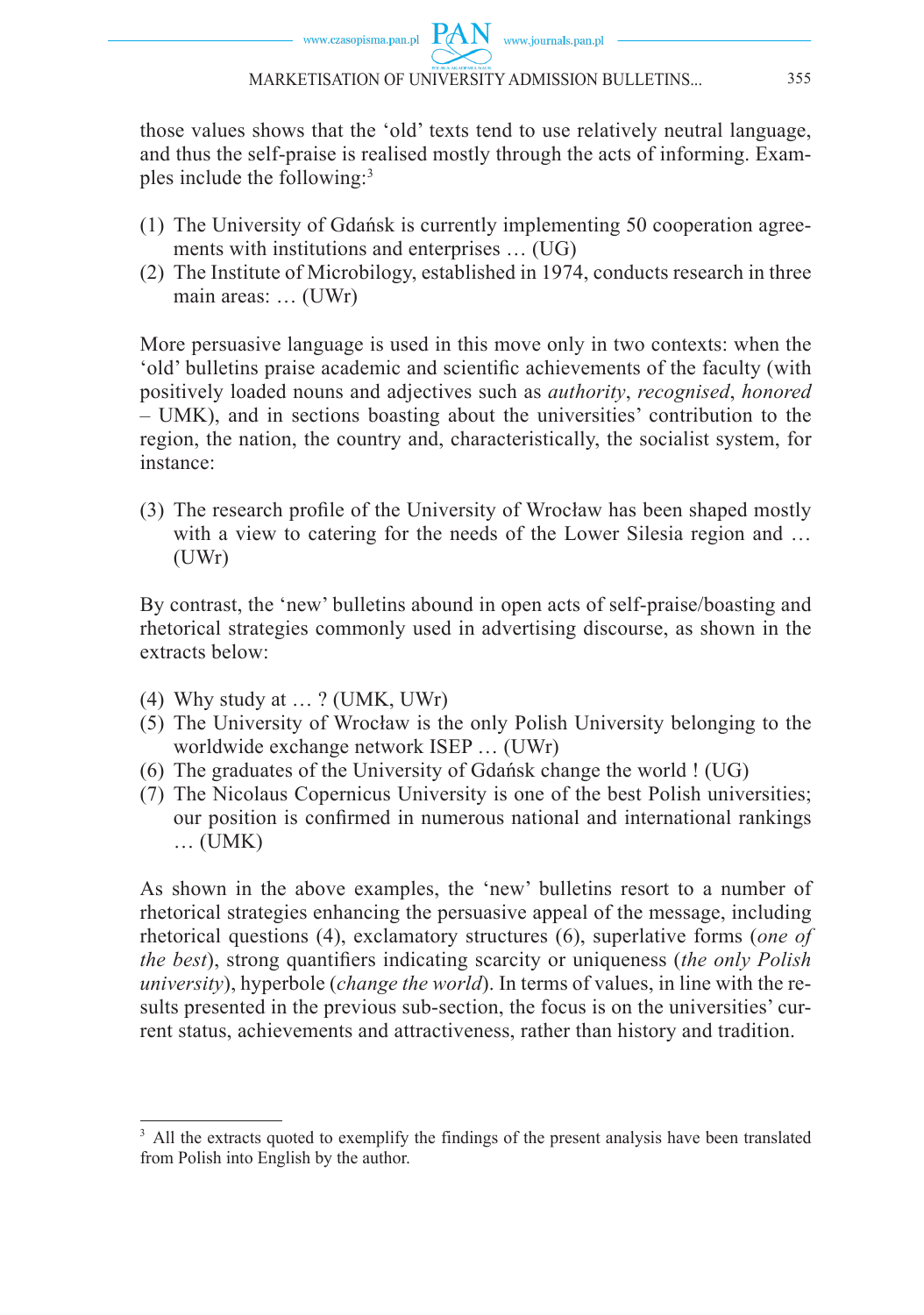

#### *4.2.2. Building a common ground/solidarity with the candidates*

The 'old' bulletins consistently use impersonal address forms and the passive voice when referring to the addressees (*students/candidates are expected to*...); the 'new' bulletins shorten the distance between the communicators and the addressees by including mixed address forms (impersonal address and direct address) as well as the active voice and the imperative, for example:

(8) Upload all the information concerning your … (UWr)

Common ground and solidarity is also achieved in the 'new' bulletins through frequent use of the personal pronouns *you* and *we*; the former builds an atmosphere of familiarity and intimacy, whereas the latter creates an image of the university as a well-integrated community of students, the faculty members and the authorities. The personalisation strategies are commonly used in marketing-type advertisements, enhancing the appeal of ads on mass and indeterminable audiences (see e.g. Cook 2001; Talbot 2007).

Another strategy aiming to build common ground with the candidates in the 'new' bulletins, absent in the 'old' sub-corpus, is the communicators' engagement in a 'dialogue' with prospective students:

- (9) Did you know that English is one of those languages that comprise the largest number of words? About 600 thousand ! (UWr)
- (10) On the next few pages we would like to tell you about … (UMK)

Personalisation combined with the informal and conversational tone in (9) and (10) contribute to the projection of a friendly, relaxed atmosphere to be found at the universities.

#### *4.2.3. Enhancing the candidates' status*

The strategies aiming to enhance the candidates' status are, again, frequently used in the 'new' bulletins, and absent in the 'old' sub-corpus. The goal is achieved through acts of complimenting (as exemplified in extract 11 below), as well as through polite forms of address and other politeness strategies:

- (11) We can see the potential in you ! (UG)
- (12) Dear Candidates! (UG)
- (13) Dear Candidate! Welcome to the … (UŚ)
- (14) If you like … , we would like to invite you to … (UMK)
- (15) We wish you a lot of satisfaction … (UWr)

The same goal is realised in the acts of promising guidance and support, as shown in the example below: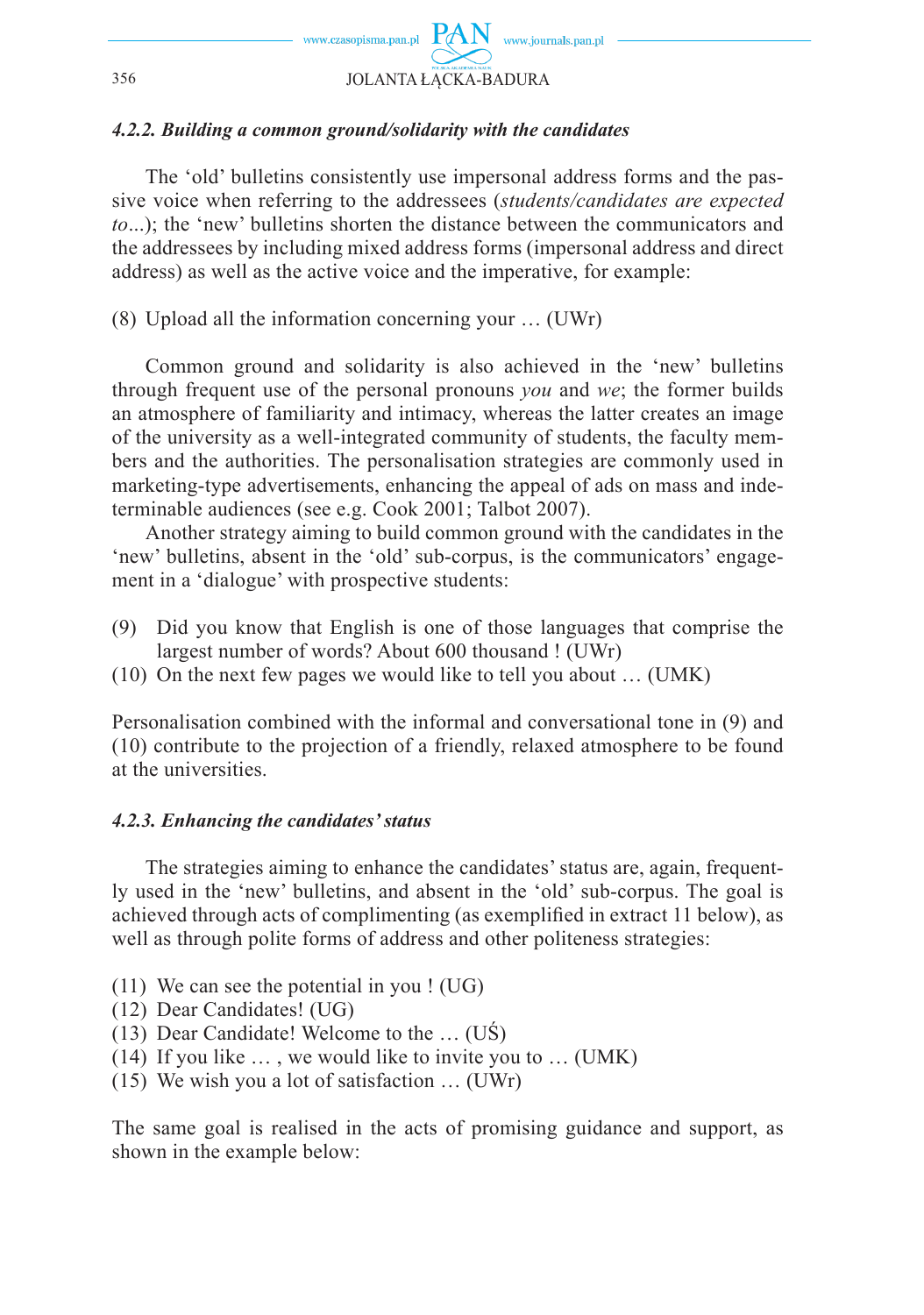www.czasopisma.pan.pl  $\hbox{ PAN }\,$  www.journals.pan.pl

(16) Don't listen to the jokes they tell about the dangerous ladies in the Dean's Office – you will soon see that there are plenty of nice and helpful people working there. (UWr)

Extract (16) implies that candidates will not only be welcome and appreciated, but also taken care of. The conversational tone of the above quotes further contributes to the projection of an atmosphere of partnership between prospective students on the one hand, and the university faculty and authorities on the other.

### *4.2.4. Offering benefi ts*

Benefits are promised in both the 'old' and the 'new' bulletins, primarily in MOVE 2 (benefits related to the study programme and future job prospects) and MOVE 1 (university facilities, support for students, opportunities for entertainment and participation in student organizations), yet considerable differences have been found with regard to the emphasis placed on particular benefits and the communicative strategies used in both sub-corpora. One of the most striking changes in the programme descriptions is the shift from the emphasis on *obligation* in the 'old' bulletins to the emphasis on *opportunit*y in the 'new' ones. This trend is exemplified in the extracts below:  $(17)$  and  $(18)$  come from the 'old' sub-corpus, whereas (19), (20) and (21) have been found in the 'new' bulletins:

- (17) Candidates are required to … (UŚ)
- (18) Students are obliged to … (UŚ)
- (19) Candidates can … (UŚ)
- (20) You will have an opportunity to … (UWr)
- (21) The programme will enable you to … / You can … (UG)

As is clear from the examples, the 'old' bulletins tend to communicate what the candidates are *required*/*obliged to do*, while the 'new' texts focus on what the prospective students *can*/*will be able to*/*will have an opportunity to do*.

As far as the job prospects after graduation are concerned, the section seems to evolve from 'neutral' *lists* of options focusing on how the jobs performed by graduates will benefit the society, towards a *wide range* of opportunities, with emphasis on benefits for the candidates themselves. The following two extracts exemplify this shift:

- $(22)$  The main goal of the programme is to develop qualified teachers, thus the emphasis is placed on preparing candidates for school jobs. The majority of graduates undertake the duties of foreign language teachers in various types of schools … (UŚ)
- (23) Fluency in English and the expertise in the culture and arts of English speaking countries (…) open employment opportunities in a variety of areas … (UMK)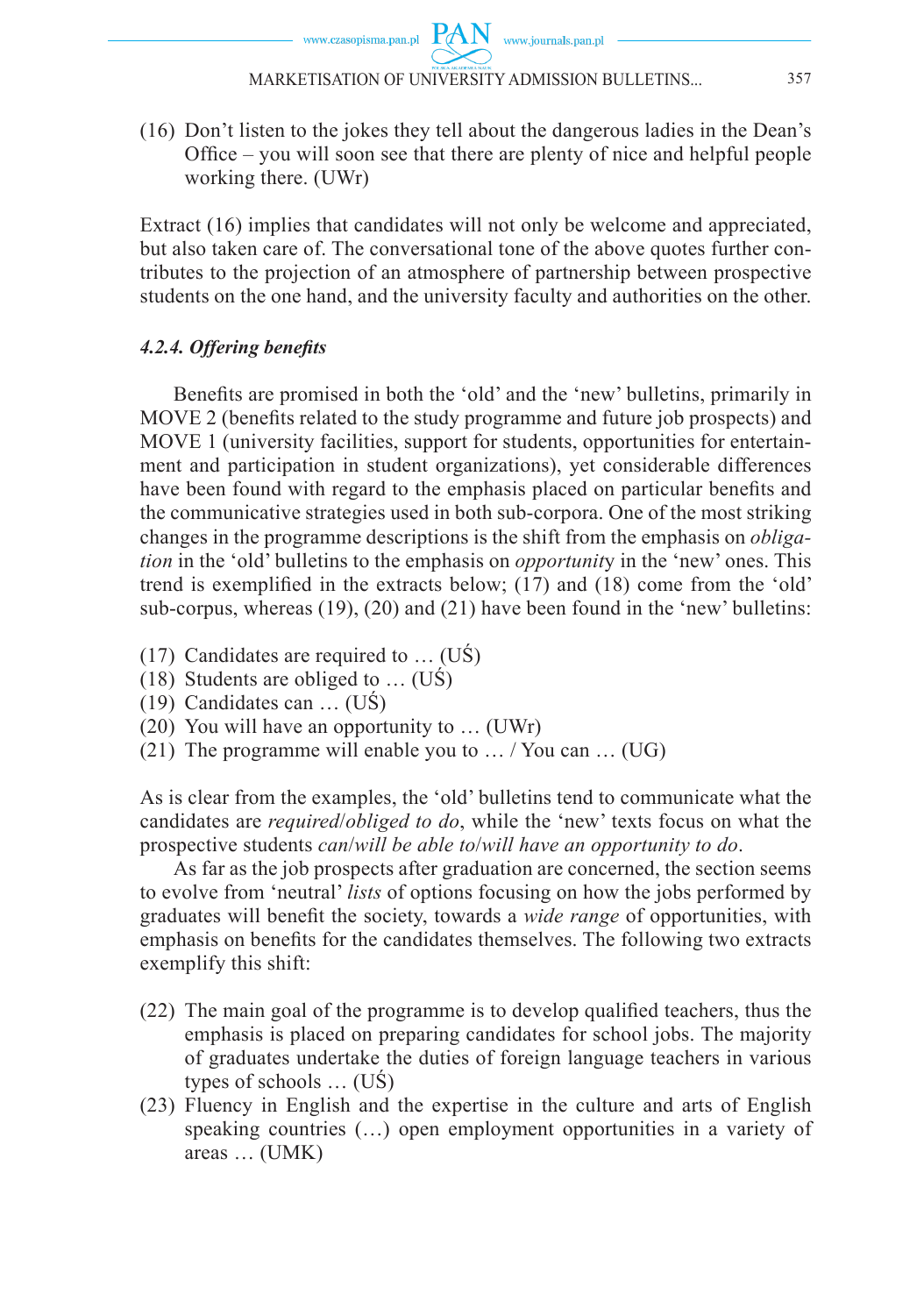In extract (22), found in the 'old' sub-corpus, the emphasis is placed on the duties that candidates will be required to undertake after graduation to serve the society as teachers; (23), extracted from the 'new' sub-corpus, focuses on the *opportunities* (*in a variety of areas*) that the skills gained in the course of studies will provide for the candidates.

With regard to university facilities, support for students, opportunities for entertainment and participation in student organisations, the relative stability in *what* is communicated and promised is not confirmed by the linguistic strategies used to communicate the benefits. The 'old' bulletins tend to resort to a rather neutral, informative style, for instance:

(24) Besides providing entertainment, the majority of student clubs organise meetings with scholars, politicians, writers … (UWr)

By contrast, the 'new' bulletins make frequent use of highly persuasive/promotional language, as exemplified in the extract below:

(25) Why study at the University of Wrocław ? There is something for everyone ! (UWr)

The rhetorical question, followed by an exclamatory structure verging on a cliché (*There is something for everyone!*), clearly resembles the discourse of mainstream advertising.

## *4.2.5. Encouraging the candidates to take action*

Absent in the 'old' sub-corpus, this communicative goal (overlapping with MOVE 5 in the structural analysis) is realised in the 'new' bulletins in several ways, including acts of welcoming and inviting (extract 26 below), imperatives (extract 27), and slogans (extract 28):

- (26) We invite everyone who'd like to exercise to our … (UMK)
- (27) Join the student (UMK TV) team, … (UMK)
- (28) Good to know more. (UWr)

Yet the encouragement is even more visible in the highly emotional appeals, exemplified in some of the exclamatory structures found in the 'new' bulletins:

- (29) See you in the new academic year! (UG)
- (30) Save your money and study in a nice atmosphere! (UMK)
- (31) Choose the English philology! (UWr)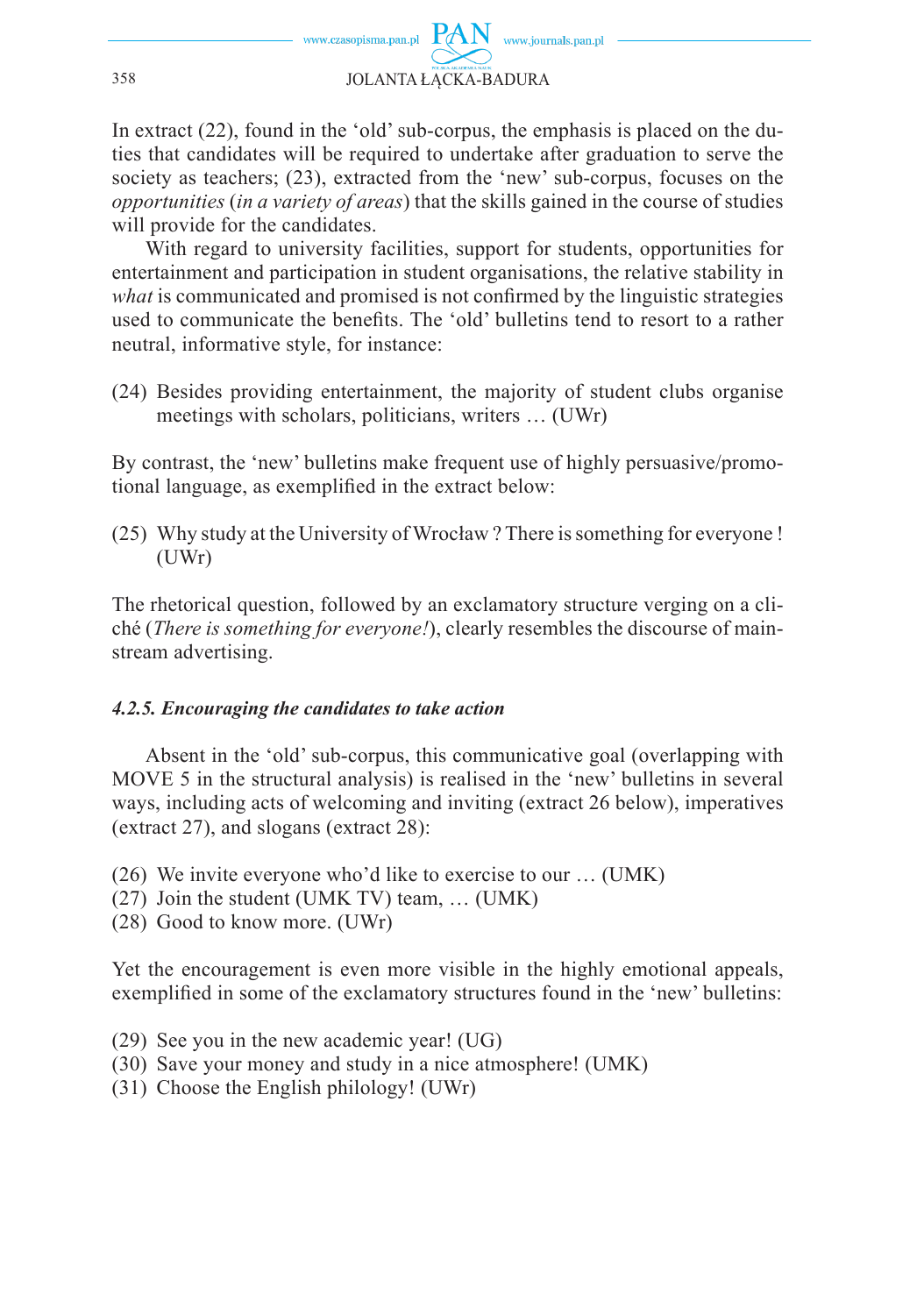$PAN$  www.journals.pan.pl

The above extracts are strong encouragements that  $-$  due to their heavy emotional load – may plausibly be classified as pressure tactics typical of marketing-type ads.

#### **5. Conclusions**

The present paper has sought to investigate how the shift towards the 'commercialisation' of academia and the (broadly understood) academic discourse is reflected in the genre of university admission bulletins. The study compared two sets of texts: the admission bulletins published by four Polish universities in the years 1978-1981, and the 'Admissions/Information for candidates' sections of the universities' websites in 2014. The analysis of the rhetorical structure of the genre indicates that although the majority of the *moves* appear to remain rather stable over time (MOVES 1, 2, 3, and 4, i.e. university presentation, programme description, admission criteria and application procedure, all four found in both sub-corpora), the strong presence of MOVE  $5 -$  (direct) encouragement – in the 'new' bulletins, and the absence of this move in the 'old' texts, clearly confirms the shift in the communicative goal of the genre from predominantly informative to strongly persuasive/promotional.

A more detailed investigation of the *steps* realising particular moves corroborates this tendency; while the presence of steps contributing to MOVES 2, 3 and 4 suggests a relatively stable structure of the genre, with some differences stemming mostly from the opportunities provided by Internet technologies, and the universities striving to stand the competition by offering easy access to large amounts of information related to the admission requirements and the recruitment procedures, more significant dissimilarities have been found for steps realising MOVE 1 (university presentation) and MOVE 5 (encouragement). The different degree of presence observed for such steps as references to the universities' history and traditions, their rankings and achievements, their famous graduates, and praising the high quality of the faculty (MOVE 1), as well as the seven steps in MOVE 5 contributing to the communicative goal of encouraging the candidates to submit applications (acts of welcoming and inviting, emotional encouragements, slogans, acts of advising and guiding, wishing candidates success and satisfaction, and other 'sales promotion' techniques) clearly indicate the evolution of the genre towards promotional discourse.

Finally, the promotionalisation is further confirmed by the persuasive strategies identified in both sub-corpora and analysed at the level of linguistic expressions. Largely overlapping with the communicative goals of the moves and steps, the linguistic/communicative strategies contributing (directly or indirectly) to the persuasive/promotional appeal of the texts encompass five categories: positive self-presentation of the university, building a common ground/solidarity with the candidates, enhancing the candidates' status, offering benefits,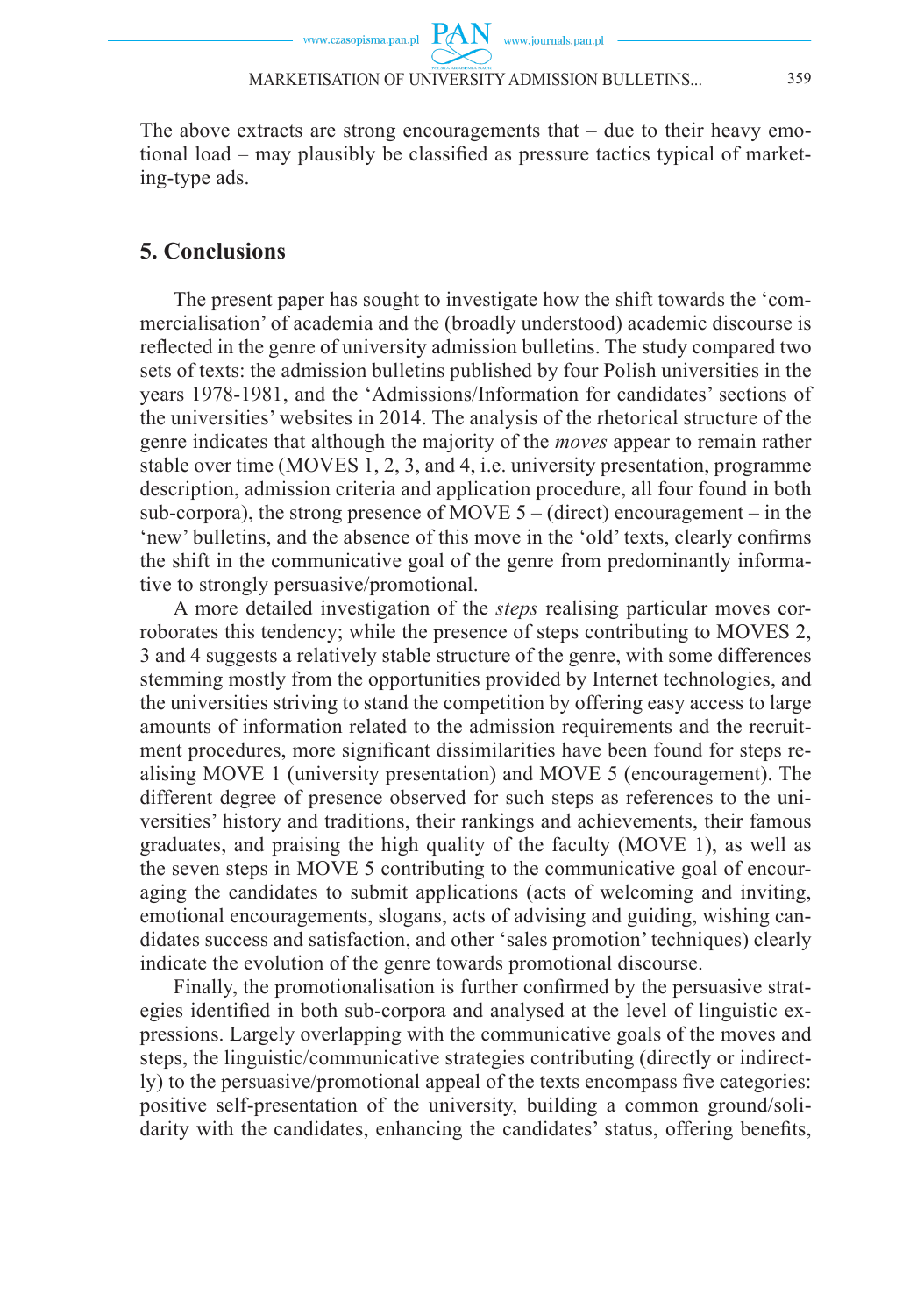

and encouraging the candidates to take action. The analysis of the persuasive strategies shows that the language of Polish university admission bulletins has evolved considerably from relatively neutral, impersonal and informative, to strongly personalised, persuasive and promotional. Additionally, interesting trends have been observed with regard to the values communicated by the genre, reflecting the broader social context shaping, and being shaped by, the genre. The analysis allows the conclusion that there seems to be a shift in academia from appreciation of universities' history and tradition, to appreciation of the universities' current achievements and position on the higher education market, from emphasis on the benefits for the society, to emphasis on the benefits for individual candidates, from focus on the candidates' duties and obligations, to focus on a wide range of choices and opportunities awaiting prospective students.

All things considered, the genre appears to be increasingly colonised by marketing discourse, and thus evolve towards text types whose predominant communicative goal is to persuade and promote. The evolution clearly confirms the tendency of the communication between universities and their prospective students to growingly resemble corporate marketing discourse, contributing to the general trend towards the 'marketisation' of academia.

#### **References**

- Askehave, I. and A.E. Nielsen 2005. What are the characteristics of digital genres? Genre theory from a multi-modal perspective. http://www.computer.org/portal/ web/csdl/doi/10.1109/HICSS.2005.687 [accessed: 11.07.2011].
- Bargiela-Chiappini, F. and C. Nickerson 1999. Business writing as social action. In F. Bargiela-Chiappini and C. Nickerson (eds), *Writing Business: genres, media and discourses*, 1-32. Harlow: Longman.
- Bargiela-Chiappini, F., C. Nickerson and B. Planken 2007. *Business discourse*. Houndmills: Palgrave/ MacMillan.
- Bazerman, C. 2004. Speech acts, genres, and activity systems: How texts organise activity and people. In C. Bazerman and P.A. Prior (eds), *What writing does and how it does it: an introduction to analysing texts and textual practices*, 309-339. Mahwah, NJ: Lawrence Erlbaum Associates.
- Berkenkotter, C. and T.N. Huckin 1995. Genre knowledge in disciplinary communication: Cognition/culture/ power. Hillsdale, N.J.: L. Erlbaum Associates.
- Bhatia, V.K. 1993. *Analysing genre: Language use in professional settings*. London and New York: Longman.
- Bhatia, V.K. 1997. Genre analysis today. http://www.persee.fr/web/revues/home/ prescript/article/rbph\_00350818\_1997\_num\_75\_3\_4186. [accessed: 11.07.2011].
- Bhatia, V.K. 2002. Applied genre analysis: a multi-perspective model. *Iberica*   $4:3-19$ .
- Bhatia, V.K. 2004. *Worlds of written discourse*. London/New York: Continuum.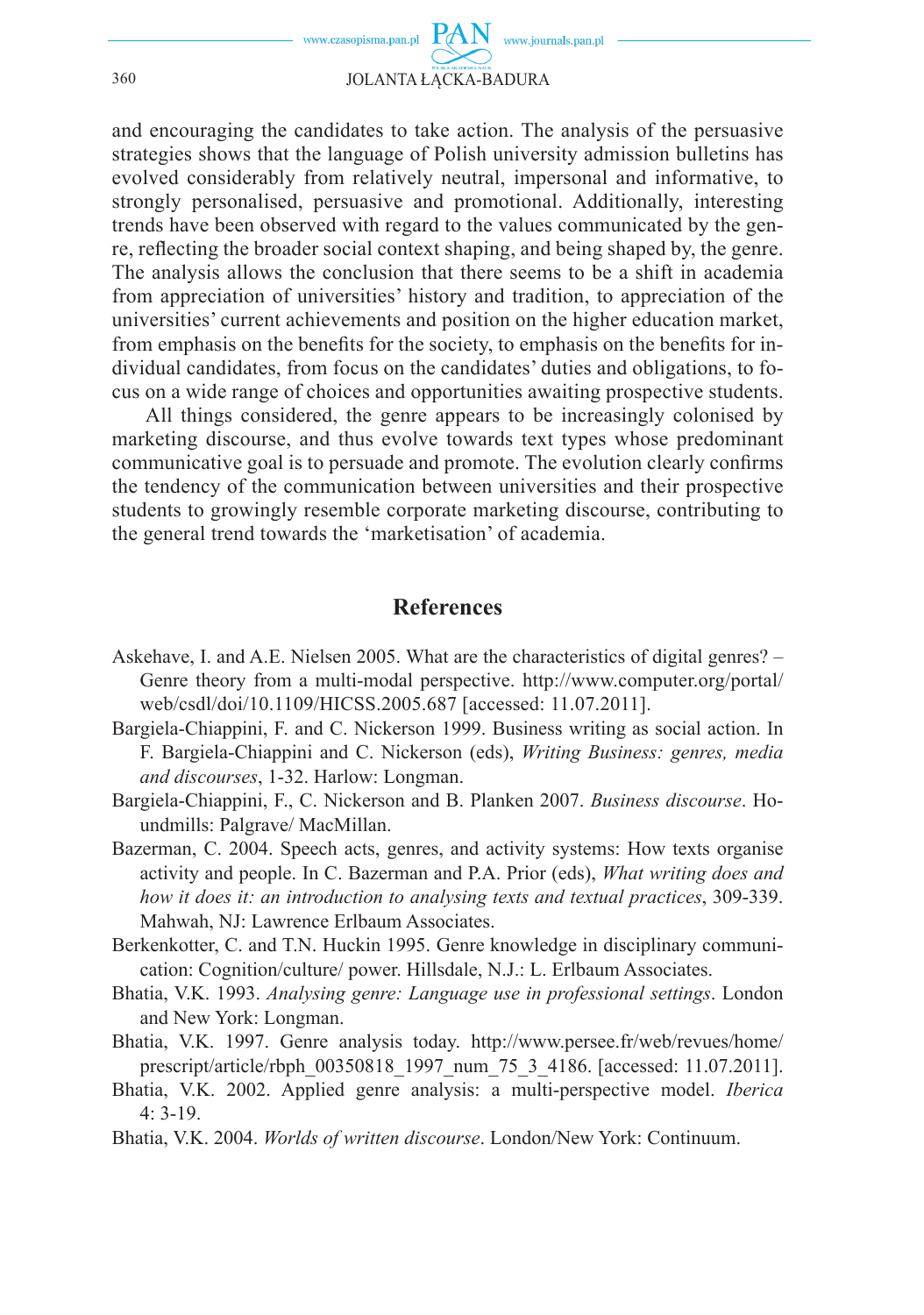

- Bhatia, V.K. 2005. Generic patterns in promotional discourse. In H. Halmari and T. Virtanen (eds), *Persuasion across genres*, 213-225. Amsterdam/Philadelphia: John Benjamins Publishing Company.
- Bralczyk, J. 2004. *Język na sprzedaż. Wyd. 2.* Gdańsk: Gdańskie Wyd. Psychologiczne.
- Caballero, R. 2008. Theorizing about genre and cybergenre. *CORELL: Computer Resources for Language Learning* 2: 14-27.
- Clark, B.R. 1983. *The higher education system: Academic organization in cross-national perspective*. Berkeley: University of California Press.
- Cook, G. 2001. *The discourse of advertising (2nd ed.).* London and New York: Routledge.
- Dill, D.D. 2012. The management of academic culture revisited: integrating universities in an entrepreneurial ge. In B. Stensaker, J Välimaa and C. Sarrico (eds), *Managing reform in universities: The dynamics of culture, identity and organisational change*, 222-237. Basingstoke, UK: Palgrave Macmillan.
- Devitt, A.J. 2004. *Writing genres*. Carbondale: Southern Illinois University Press.
- Dijk, T.A. van 1997. The study of discourse. In T.A. van Dijk (ed.), *Discourse as structure and process*, 1-34. London: SAGE Publications.
- Dudley-Evans, T. and M.J. St John 1998. *Developments in ESP. A multi-disciplinary approach*. Cambridge: Cambridge University Press.
- Dudley-Evans, T. 2000. Genre analysis: a key to a theory of ESP?. *IBERICA* 2: 3-11.
- Enders, J. and C. Musselin 2008. Back to the future? The academic professions in the 21st century. In OECD, higher education to 2030, Volume 1: Demography. Paris: OECD Publishing.
- Fairclough, N. 1992. *Discourse and social change*. Cambridge: Polity Press.
- Fairclough, N. 1995. *Critical discourse analysis: The critical study of language*. London/New York: Longman.
- Fairclough, N. 2003. *Analyzing discourse: Textual analysis for social research*. London: Routledge.
- Flowerdew, J. and A. Wan 2010. The linguistic and the contextual in applied genre analysis: The case of the company audit report. *English for Specific Purposes* 29 (2): 78-93.
- Gajda, S. 2008/1993. Gatunkowe wzorce wypowiedzi. In D. Ostaszewska and R. Cudak (eds), *Polska genologia lingwistyczna*, 130-142. Warszawa: Wydawnictwo Naukowe PWN.
- Gea-Valor, M.L. and M.I. Ros 2009. On the dynamic nature of genre: A diachronic study of blurbs. In K. Hyland and G. Diani (eds), *Academic evaluation. Review genres in university settings*, 199-216. New York: Palgrave Macmillan.
- Gorman, T. 2007. *Persuasion: command attention. Hold their interest. Get what you want*. Avon, MA: Adams Media.
- Halmari, H. and T. Virtanen 2005. Persuasion across genres. Emerging perspectives. In H. Halmari and T. Virtanen (eds), *Persuasion across genres*, 3-24. Amsterdam/ Philadelphia: John Benjamins Publishing Company.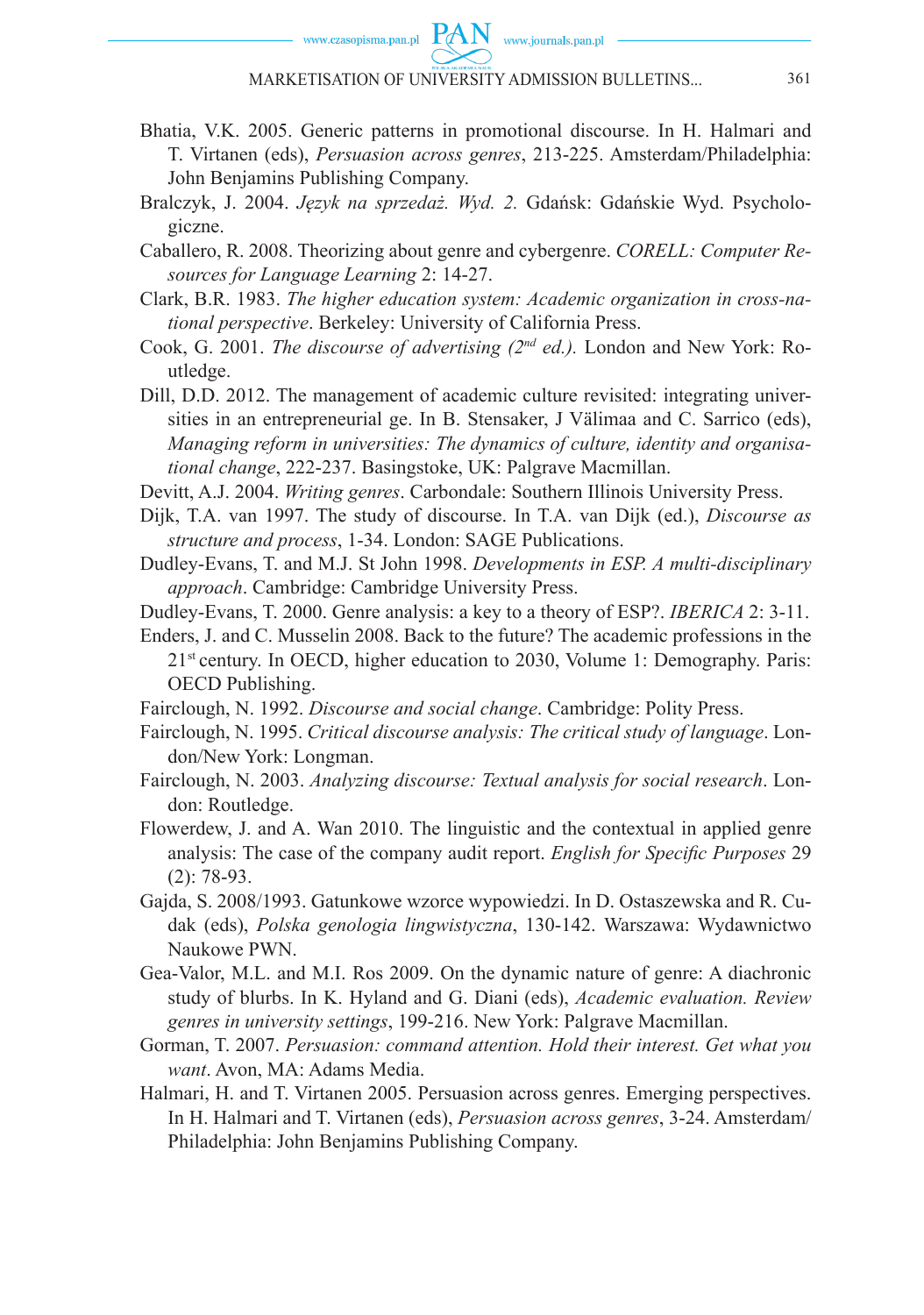- Hayes, D. and R. Wynyard 2002. Introduction. In D. Hayes and R. Wynyard (eds), *The Mcdonaldization of higher education*, 1-18. Westport, CT: Bergin and Garvey.
- Heiberger, M.M. and J.M. Vick 2001. *The academic job search handbook*. Philadelphia: University of Pennsylvania Press.
- Iedema, R. 2003. Multimodality, resemiotisation: extending the analysis of discourse as multi-semiotic practice. Visual Communication 2(1): 29-57.
- Koester, A. 2004. *The language of work*. New York: Routledge.
- Leeuwen, T., van 2008. *Discourse and practice: New tools for critical discourse analysis. (Oxford Studies in Sociolinguistics)*. Oxford: Oxford University Press.
- Leeuwen, T., van, and G. Kress 2011. Discourse semiotics. In T. van Dijk (ed.), *Discourse studies. A multidisciplinary introduction*, 107-125. London: Sage.
- Lubaś, W. 2006. *Język w komunikacji, w perswazji i w reklamie. Dąbrowa Górnicza: Wyższa szkoła Biznesu.*
- Miller, C. 1984. Genre as social action. http://www4.ncsu.edu/~crmiller/Publications/ MillerQJS84.pdf. [accessed: 7.07.2011].
- Mayr, A. 2008. *Language and power. An introduction to institutional discourse*. London: Continuum.
- Mortensen, K.W. 2008. *Persuasion IQ: The 10 skills you need to get exactly what you want.* New York: AMACOM/ American Management Association.
- Mulholland, J. 1994. *Handbook of persuasive tactics. A practical language guide*. London/New York: Routledge.
- Nunan, D. 1993. *Introducing discourse analysis*. London: Penguin English.
- O'Keefe, D. 1990. *Persuasion: Theory and research*. Newberry Park, CA: Sage Publications, Inc.
- Orlikowski, W. and J. Yates 1994. Genre repertoire: The structuring of communicative practices in organizations. *Administrative Science Quarterly* 39(4): 541-574.
- Paltridge, B. 2006. *Discourse analysis: an introduction.* London / New York: Continuum.
- Paltridge, B. 2013. Genre and English for specific purposes. In B. Paltridge and S. Starfield (eds), *The handbook of English for specific purposes*, 347-366. Boston: Wiley-Blackwell.
- Renkema, J. 2004. *Introduction to discourse studies*. Amsterdam/Philadelphia: John Benjamins Publishing Company.
- Simons, H.W. 2001. *Persuasion in society*. Thousand Oaks: SAGE Publications Ltd.
- Swales, J.M. 1990. *Genre analysis. English in academic and research settings*. Cambridge: Cambridge University Press.
- Swales, J.M. 2004. *Research genres. Explorations and applications*. Cambridge: Cambridge University Press.
- Talbot, M. 2007. *Media discourse: Representation and interaction*. Edinburgh: Edinburgh University Press Ltd.
- Tokarz, M. 2006. *Argumentacja, perswazja, manipulacja*. Gdańsk: GWP.
- Wang, W. 2007. *Genre across languages and cultures: Newspaper commentaries in China and Australia*. Saarbruecken: VDM Verlag Dr. Müller.